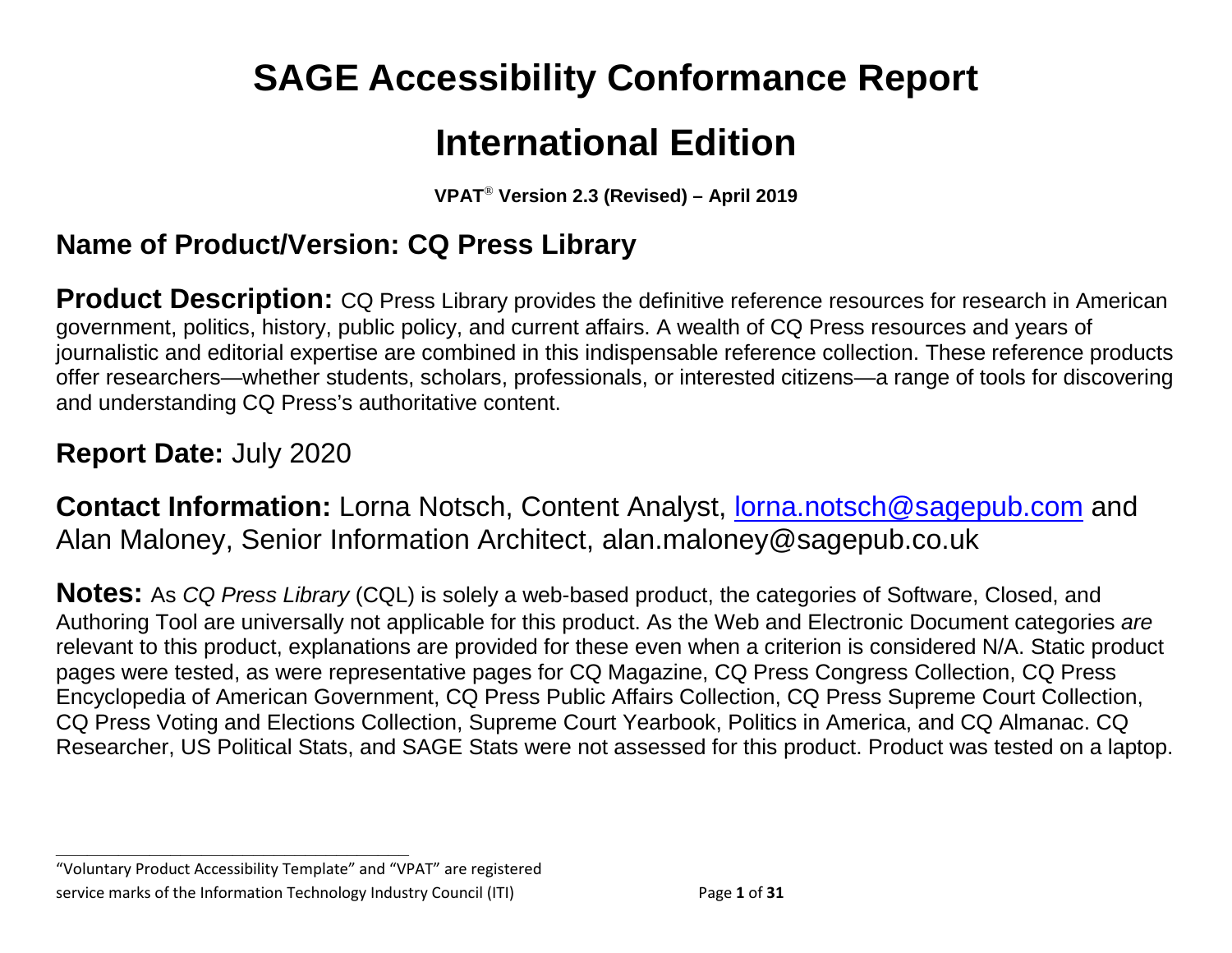**Evaluation Methods Used:** JAWS 2019 screen reader in the most recent version of Chrome; WebAIM's WAVE toolbar; manual keyboard navigation; Accessibility Bookmarklets; aXe for Chrome; Colour Contrast Analyser; ANDI; HTML CodeSniffer

# **Applicable Standards/Guidelines**

This report covers the degree of conformance for the following accessibility standard/guidelines:

| <b>Standard/Guideline</b>                                                          | <b>Included In Report</b> |  |
|------------------------------------------------------------------------------------|---------------------------|--|
| Web Content Accessibility Guidelines 2.0                                           | Level A (Yes)             |  |
|                                                                                    | Level AA (Yes)            |  |
|                                                                                    | Level AAA (No)            |  |
| <b>Web Content Accessibility Guidelines 2.1</b>                                    | Level A (Yes)             |  |
|                                                                                    | Level AA (Yes)            |  |
|                                                                                    | Level AAA (No)            |  |
| Revised Section 508 standards published January 18, 2017 and corrected January 22, | (No)                      |  |
| 2018                                                                               |                           |  |
| EN 301 549 Accessibility requirements suitable for public procurement of ICT       | (No)                      |  |
| products and services in Europe, - V2.1.2 (2018-08)                                |                           |  |

# **Terms**

The terms used in the Conformance Level information are defined as follows:

- **Supports**: The functionality of the product has at least one method that meets the criterion without known defects or meets with equivalent facilitation.
- **Partially Supports**: Some functionality of the product does not meet the criterion.
- **Does Not Support**: The majority of product functionality does not meet the criterion.
- **Not Applicable**: The criterion is not relevant to the product.
- **Not Evaluated**: The product has not been evaluated against the criterion. This can be used only in WCAG 2.0 Level AAA.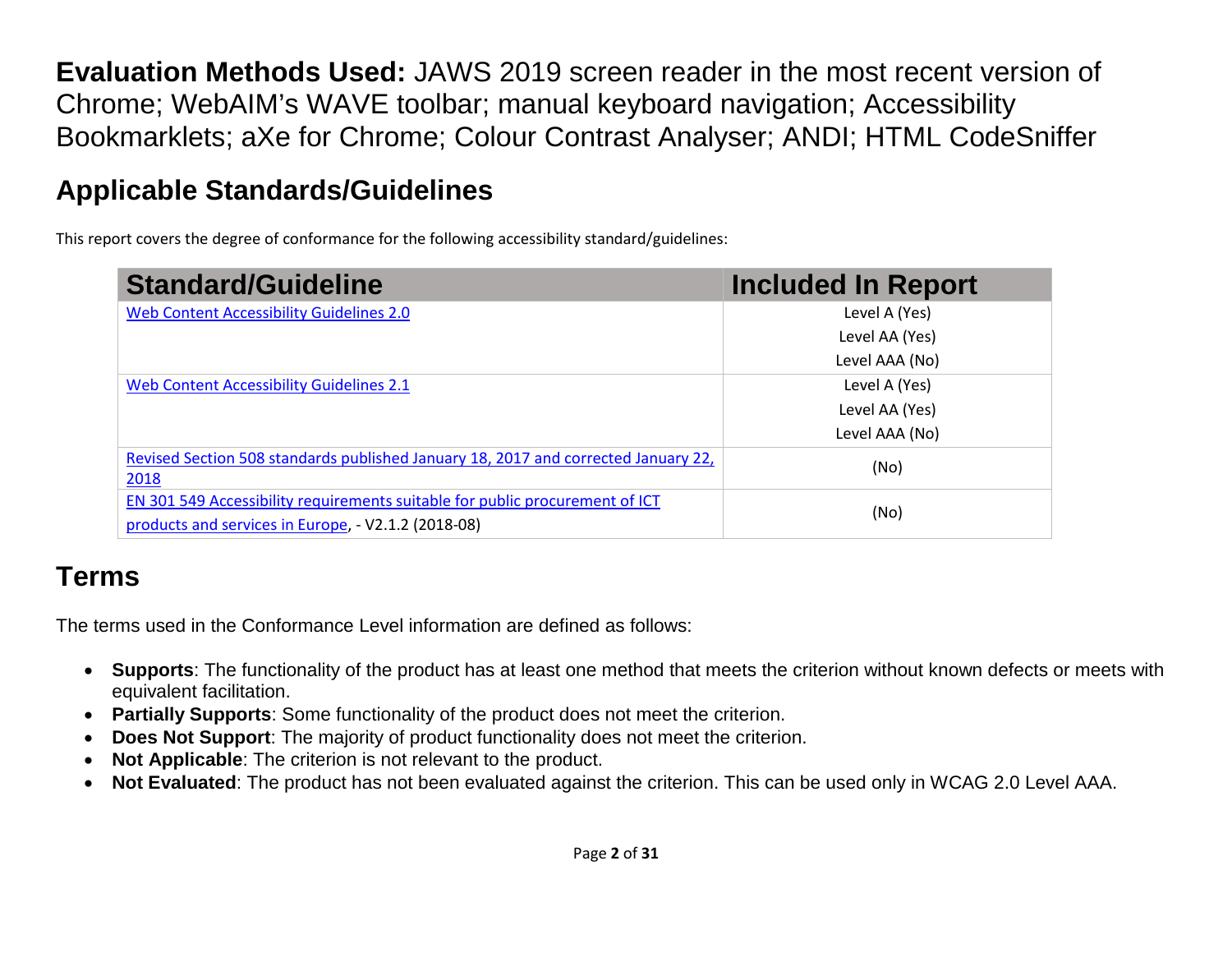# <span id="page-2-0"></span>**WCAG 2.x Report**

Tables 1 and 2 also document conformance with:

- EN 301 549: Chapter 9 Web, Sections 10.1-10.4 of Chapter 10 Non-Web documents, and Sections 11.1-11.4 and 11.8.2 of Chapter 11 - Non-Web Software (open and closed functionality), and Sections 12.1.2 and 12.2.4 of Chapter 12 – Documentation
- Revised Section 508: Chapter 5 501.1 Scope, 504.2 Content Creation or Editing, and Chapter 6 602.3 Electronic Support Documentation.

Note: When reporting on conformance with the WCAG 2.x Success Criteria, they are scoped for full pages, complete processes, and accessibility-supported ways of using technology as documented in the [WCAG 2.0 Conformance Requirements.](https://www.w3.org/TR/WCAG20/#conformance-reqs)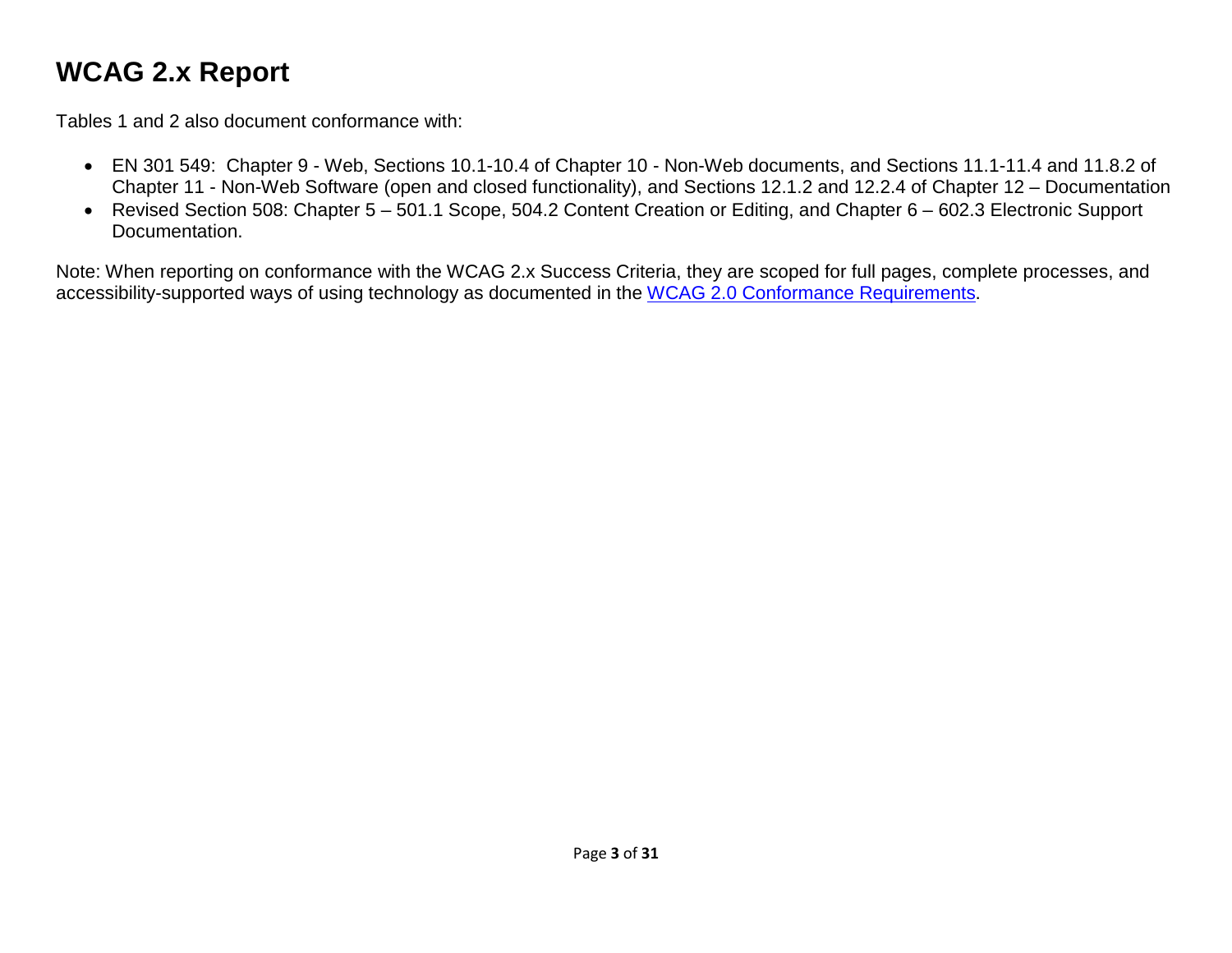## **Table 1: Success Criteria, Level A**

Notes:

| <b>Criteria</b>                                                                                                                                                                                                                                                                                                                                                                                                                                                                                             | <b>Conformance Level</b>                                                                                             | <b>Remarks and Explanations</b>                                                                                                                                                                                                                                                                                                                                                                                                                              |
|-------------------------------------------------------------------------------------------------------------------------------------------------------------------------------------------------------------------------------------------------------------------------------------------------------------------------------------------------------------------------------------------------------------------------------------------------------------------------------------------------------------|----------------------------------------------------------------------------------------------------------------------|--------------------------------------------------------------------------------------------------------------------------------------------------------------------------------------------------------------------------------------------------------------------------------------------------------------------------------------------------------------------------------------------------------------------------------------------------------------|
| 1.1.1 Non-text Content (Level A)<br>Also applies to:<br>EN 301 549 Criteria<br>9.1.1.1 (Web)<br>$\bullet$<br>10.1.1.1 (Non-web document)<br>11.1.1.1.1 (Open Functionality Software)<br>$\bullet$<br>11.1.1.1.2 (Closed Functionality Software)<br>$\bullet$<br>11.8.2 (Authoring Tool)<br>$\bullet$<br>12.1.2 (Product Docs)<br>12.2.4 (Support Docs)<br><b>Revised Section 508</b><br>501 (Web)(Software)<br>$\bullet$<br>504.2 (Authoring Tool)<br>$\bullet$<br>602.3 (Support Docs)                     | Web: Does Not Support<br>Electronic Docs: Does Not<br>Support<br>Software: N/A<br>Closed: N/A<br>Authoring Tool: N/A | Web: CQL non-text elements do not have associated alt<br>text or long descriptions. In addition, there are missing<br>and empty form labels, for example, in the Search and<br>in the Collections, and missing and empty buttons, such<br>as the Submit button on the Request Free Trial page.<br>Electronic Docs: CQL PDF non-text elements do not have<br>associated alt text or long descriptions.<br>Software: N/A<br>Closed: N/A<br>Authoring Tool: N/A |
| 1.2.1 Audio-only and Video-only (Prerecorded) (Level A)<br>Also applies to:<br>EN 301 549 Criteria<br>9.1.2.1 (Web)<br>$\bullet$<br>10.1.2.1 (Non-web document)<br>11.1.2.1.1 (Open Functionality Software)<br>٠<br>11.1.2.1.2.1 and 11.1.2.1.2.2 (Closed Software)<br>$\bullet$<br>11.8.2 (Authoring Tool)<br>$\bullet$<br>12.1.2 (Product Docs)<br>12.2.4 (Support Docs)<br>$\bullet$<br><b>Revised Section 508</b><br>501 (Web)(Software)<br>$\bullet$<br>504.2 (Authoring Tool)<br>602.3 (Support Docs) | Web: N/A<br>Electronic Docs: N/A<br>Software: N/A<br>Closed: N/A<br>Authoring Tool: N/A                              | Web: CQL does not contain any audio- or video-only<br>content.<br>Electronic Docs: CQL PDFs and data files do not contain<br>any audio- or video-only content<br>Software: N/A<br>Closed: N/A<br>Authoring Tool: N/A                                                                                                                                                                                                                                         |
| 1.2.2 Captions (Prerecorded) (Level A)<br>Also applies to:<br>EN 301 549 Criteria                                                                                                                                                                                                                                                                                                                                                                                                                           | Web: Supports<br>Electronic Docs: N/A<br>Software: N/A                                                               | Web: The videos on the Congress, Supreme Court, and<br>Voting and Elections Collections' "About" pages are<br>close captioned.                                                                                                                                                                                                                                                                                                                               |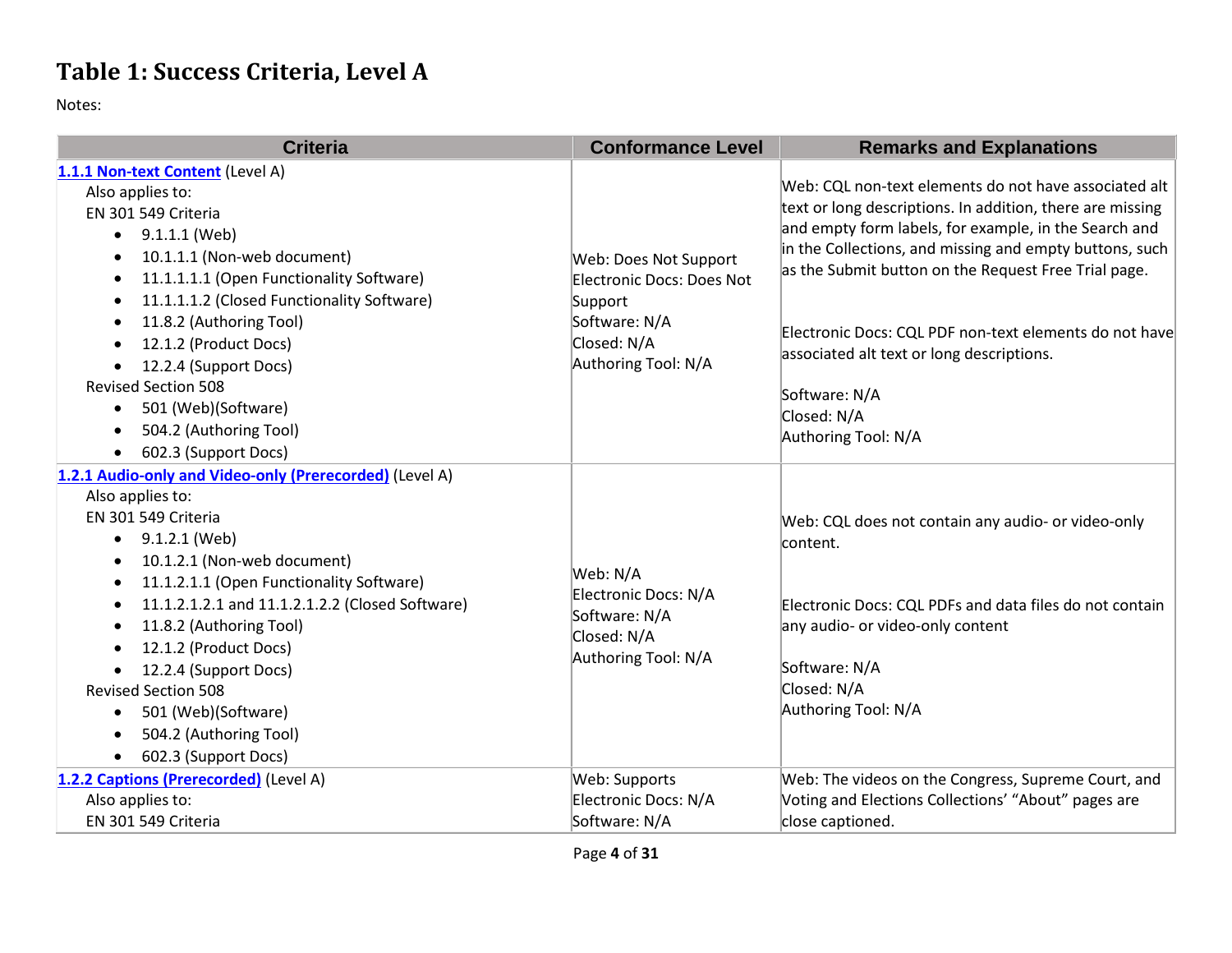| <b>Criteria</b>                                                                                                                                                                                                                                                                                                                                                                                                                                                     | <b>Conformance Level</b>                                                                                                               | <b>Remarks and Explanations</b>                                                                                                                                                                                                                                                                                                                                                                                                                                     |
|---------------------------------------------------------------------------------------------------------------------------------------------------------------------------------------------------------------------------------------------------------------------------------------------------------------------------------------------------------------------------------------------------------------------------------------------------------------------|----------------------------------------------------------------------------------------------------------------------------------------|---------------------------------------------------------------------------------------------------------------------------------------------------------------------------------------------------------------------------------------------------------------------------------------------------------------------------------------------------------------------------------------------------------------------------------------------------------------------|
| 9.1.2.2 (Web)<br>10.1.2.2 (Non-web document)<br>11.1.2.2 (Open Functionality Software)<br>11.1.2.2 (Closed Software)<br>11.8.2 (Authoring Tool)<br>12.1.2 (Product Docs)<br>12.2.4 (Support Docs)<br><b>Revised Section 508</b><br>501 (Web)(Software)<br>504.2 (Authoring Tool)<br>602.3 (Support Docs)                                                                                                                                                            | Closed: N/A<br>Authoring Tool: N/A                                                                                                     | Electronic Docs: The CQL PDFs and data files do not<br>contain video content.<br>Software: N/A<br>Closed: N/A<br>Authoring Tool: N/A                                                                                                                                                                                                                                                                                                                                |
| 1.2.3 Audio Description or Media Alternative (Prerecorded) (Level A)<br>Also applies to:<br>EN 301 549 Criteria<br>$\bullet$ 9.1.2.3 (Web)<br>10.1.2.3 (Non-web document)<br>$\bullet$<br>11.1.2.3.1 (Open Functionality Software)<br>11.1.2.3.2 (Closed Software)<br>11.8.2 (Authoring Tool)<br>12.1.2 (Product Docs)<br>12.2.4 (Support Docs)<br><b>Revised Section 508</b><br>501 (Web)(Software)<br>$\bullet$<br>504.2 (Authoring Tool)<br>602.3 (Support Docs) | Web: Does Not Support<br>Electronic Docs: N/A<br>Software: N/A<br>Closed: N/A<br>Authoring Tool: N/A                                   | Web: The videos on the Congress, Supreme Court, and<br>Voting and Elections Collections' "About" pages are<br>closed captioned, but do not have audio descriptions or<br>transcripts.<br>Electronic Docs: The CQL PDFs and data files do not<br>contain video content.<br>Software: N/A<br>Closed: N/A<br>Authoring Tool: N/A                                                                                                                                       |
| 1.3.1 Info and Relationships (Level A)<br>Also applies to:<br>EN 301 549 Criteria<br>$\bullet$ 9.1.3.1 (Web)<br>10.1.3.1 (Non-web document)<br>11.1.3.1.1 (Open Functionality Software)<br>11.1.3.1.2 (Closed Software)<br>11.8.2 (Authoring Tool)<br>12.1.2 (Product Docs)                                                                                                                                                                                         | <b>Web: Partially Supports</b><br><b>Electronic Docs: Partially</b><br>Supports<br>Software: N/A<br>Closed: N/A<br>Authoring Tool: N/A | Web: Across the pages and products, heading levels are<br>skipped, and not all pages have an H1. In addition, there<br>are missing and empty form labels; for example, in the<br>Search and in the Collections, as well as empty<br>headings, such as in Voting and Elections Collections.<br>There are broken links and 404 pages in CQL, such as<br>the Online Editions link in CQ Almanac and Politics in<br>America. Sometimes, when a user selects Edit in the |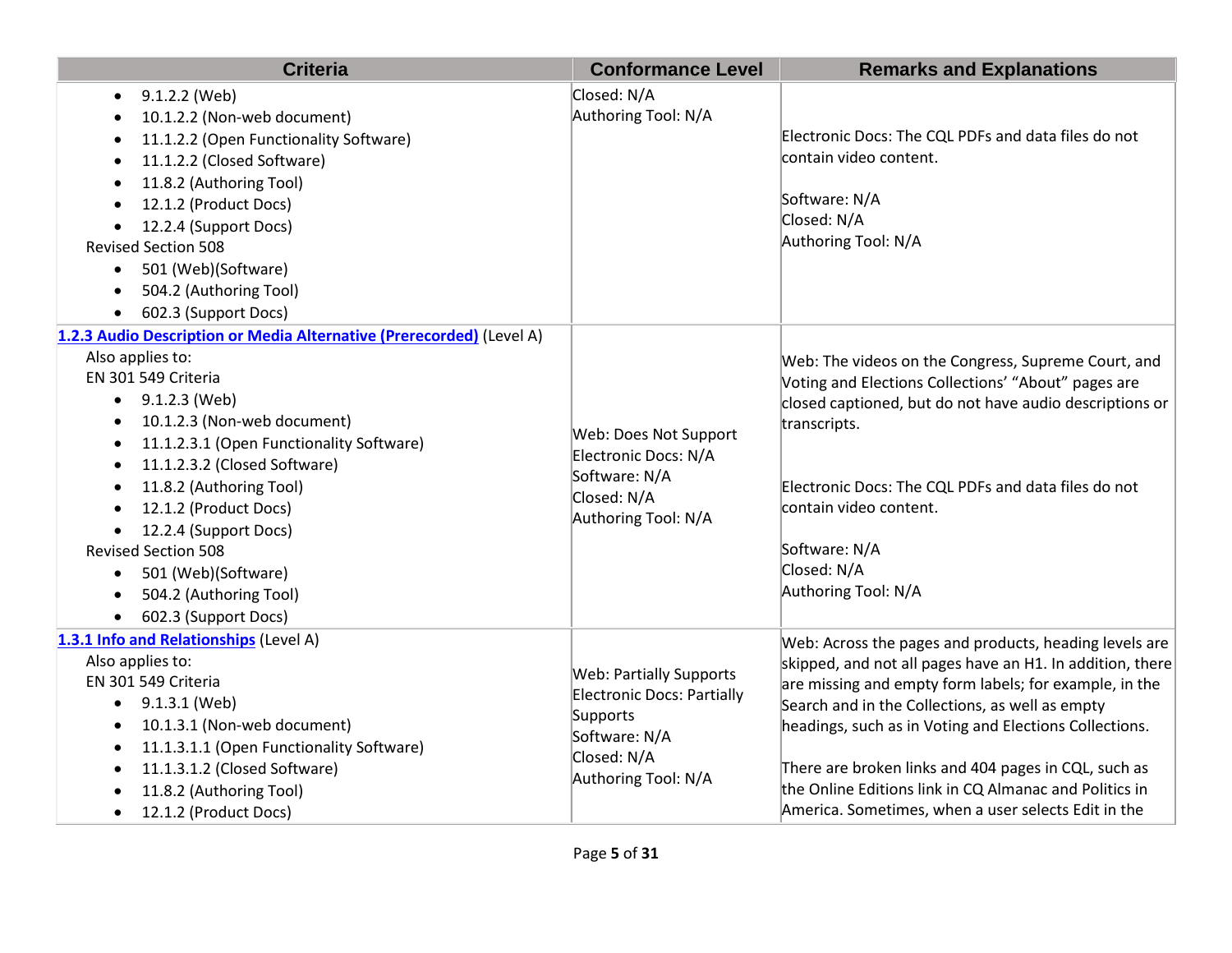| <b>Criteria</b>                                                                                                                                                                                                                                                                                                                                                                                                          | <b>Conformance Level</b>                                                                                                        | <b>Remarks and Explanations</b>                                                                                                                                                                                                                                                                                                                                                                                                                                                                                                                                                                                                                                                                                                                                                                                                                                                                                                                                                                                                                                                                                                                                                                                                 |
|--------------------------------------------------------------------------------------------------------------------------------------------------------------------------------------------------------------------------------------------------------------------------------------------------------------------------------------------------------------------------------------------------------------------------|---------------------------------------------------------------------------------------------------------------------------------|---------------------------------------------------------------------------------------------------------------------------------------------------------------------------------------------------------------------------------------------------------------------------------------------------------------------------------------------------------------------------------------------------------------------------------------------------------------------------------------------------------------------------------------------------------------------------------------------------------------------------------------------------------------------------------------------------------------------------------------------------------------------------------------------------------------------------------------------------------------------------------------------------------------------------------------------------------------------------------------------------------------------------------------------------------------------------------------------------------------------------------------------------------------------------------------------------------------------------------|
| 12.2.4 (Support Docs)<br><b>Revised Section 508</b><br>501 (Web)(Software)<br>504.2 (Authoring Tool)<br>602.3 (Support Docs)                                                                                                                                                                                                                                                                                             |                                                                                                                                 | Saved Searches, a 404 error appears, but this behavior<br>is not predictable.<br>Layout tables are used, but should not affect user<br>experience.                                                                                                                                                                                                                                                                                                                                                                                                                                                                                                                                                                                                                                                                                                                                                                                                                                                                                                                                                                                                                                                                              |
| 1.3.2 Meaningful Sequence (Level A)<br>Also applies to:<br>EN 301 549 Criteria<br>9.1.3.2 (Web)<br>$\bullet$<br>10.1.3.2 (Non-web document)<br>11.1.3.2.1 (Open Functionality Software)<br>11.1.3.2.2 (Closed Software)<br>11.8.2 (Authoring Tool)<br>12.1.2 (Product Docs)<br>12.2.4 (Support Docs)<br><b>Revised Section 508</b><br>501 (Web)(Software)<br>$\bullet$<br>504.2 (Authoring Tool)<br>602.3 (Support Docs) | <b>Web: Partially Supports</b><br>Electronic Docs: Partially<br>Supports<br>Software: N/A<br>Closed: N/A<br>Authoring Tool: N/A | Electronic Docs: CQL PDFs and data files are not tagged<br>for accessibility. That said, screen reader users should<br>still be able to access and read a downloaded PDF and<br>understand the content.<br>Software: N/A<br>Closed: N/A<br>Authoring Tool: N/A<br>Web: Across the pages and products tested, instances<br>of noncompliance to this criterion include: Tabbing<br>through the Encyclopedia of American Government, the<br>keyboard focus bounces around among links in the<br>running head and left nav in a non-sequential order.<br>The placement of some elements across products works<br>visually but may be confusing to those using assistive<br>technology. For example, in CQ Almanac, the Save to<br>Favorites List functionality is presented before users<br>access the content options, and checkboxes across the<br>product receive focus before the text associated with a<br>respective checkbox.<br>Instructions and helpful text are often presented below<br>or after associated editable field or functionality, such<br>as "Explore a decade by clicking on a year" placed after<br>the actual decade options provided in CQ Almanac.<br>See Consistent Navigation for some other examples. |
|                                                                                                                                                                                                                                                                                                                                                                                                                          |                                                                                                                                 |                                                                                                                                                                                                                                                                                                                                                                                                                                                                                                                                                                                                                                                                                                                                                                                                                                                                                                                                                                                                                                                                                                                                                                                                                                 |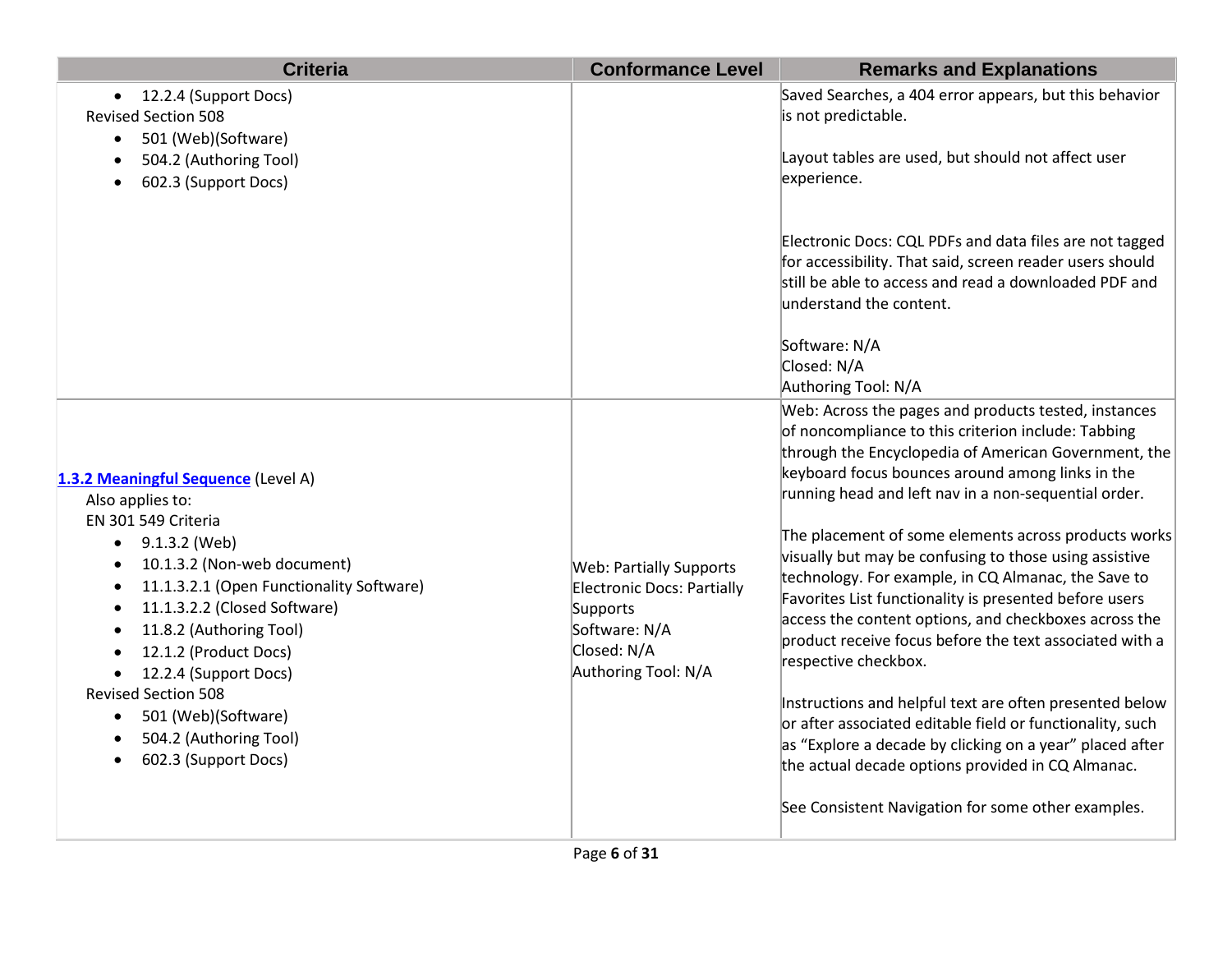| <b>Criteria</b>                                                                                                                                                                                                                                                                                                                                                                                                          | <b>Conformance Level</b>                                                                                                               | <b>Remarks and Explanations</b>                                                                                                                                                                                                                                                                                                                                                                                                                               |
|--------------------------------------------------------------------------------------------------------------------------------------------------------------------------------------------------------------------------------------------------------------------------------------------------------------------------------------------------------------------------------------------------------------------------|----------------------------------------------------------------------------------------------------------------------------------------|---------------------------------------------------------------------------------------------------------------------------------------------------------------------------------------------------------------------------------------------------------------------------------------------------------------------------------------------------------------------------------------------------------------------------------------------------------------|
|                                                                                                                                                                                                                                                                                                                                                                                                                          |                                                                                                                                        | Electronic Docs: CQL PDFs and data files are not tagged<br>for accessibility. That said, screen reader users should<br>still be able to access and read a downloaded PDF in a<br>meaningful sequence.<br>Software: N/A<br>Closed: N/A<br>Authoring Tool: N/A                                                                                                                                                                                                  |
| 1.3.3 Sensory Characteristics (Level A)<br>Also applies to:<br>EN 301 549 Criteria<br>9.1.3.3 (Web)<br>$\bullet$<br>10.1.3.3 (Non-web document)<br>11.1.3.3 (Open Functionality Software)<br>11.1.3.3 (Closed Software)<br>11.8.2 (Authoring Tool)<br>12.1.2 (Product Docs)<br>12.2.4 (Support Docs)<br><b>Revised Section 508</b><br>501 (Web)(Software)<br>$\bullet$<br>504.2 (Authoring Tool)<br>602.3 (Support Docs) | <b>Web: Partially Supports</b><br>Electronic Docs: N/A<br>Software: N/A<br>Closed: N/A<br>Authoring Tool: N/A                          | Web: Across the pages tested, the only instance of<br>noncompliance found for this criterion was found in the<br>Supreme Court Collection/Analyze Data page in which<br>there is red text that conveys information, and the only<br>indication of the importance of that text is the red color.<br>Electronic Docs: CQL PDFs and data files do not contain<br>any elements relevant to this criterion.<br>Software: N/A<br>Closed: N/A<br>Authoring Tool: N/A |
| 1.4.1 Use of Color (Level A)<br>Also applies to:<br>EN 301 549 Criteria<br>9.1.4.1 (Web)<br>10.1.4.1 (Non-web document)<br>11.1.4.1 (Open Functionality Software)<br>11.1.4.1 (Closed Software)<br>11.8.2 (Authoring Tool)<br>12.1.2 (Product Docs)<br>12.2.4 (Support Docs)<br><b>Revised Section 508</b><br>501 (Web)(Software)<br>$\bullet$                                                                           | <b>Web: Partially Supports</b><br><b>Electronic Docs: Partially</b><br>Supports<br>Software: N/A<br>Closed: N/A<br>Authoring Tool: N/A | Web: Across the products tested, there is graphic<br>content in which color is used as the sole means of<br>conveying information.<br>Electronic Docs: Across the CQL PDFs and data files,<br>there is graphic content in which color is used as the<br>sole means of conveying information.<br>Software: N/A<br>Closed: N/A<br>Authoring Tool: N/A                                                                                                           |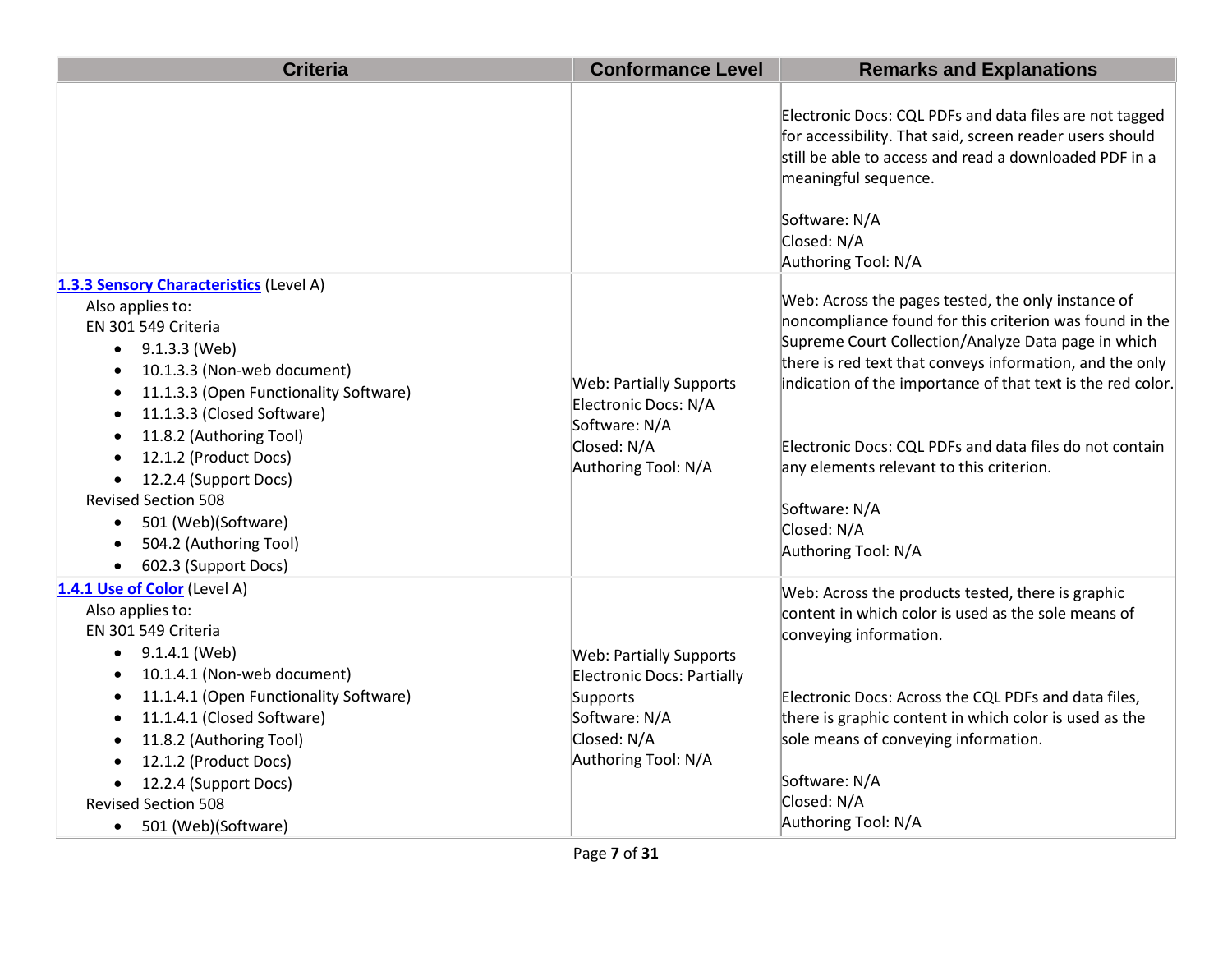| <b>Criteria</b>                                                                                                                                                                                                                                                                                                                                                                                                                                                   | <b>Conformance Level</b>                                                                                                        | <b>Remarks and Explanations</b>                                                                                                                                                                                                                                                                                                                                                                                                                                                                                                                                                                                                                                                                                                                                                                                                                                                                                               |
|-------------------------------------------------------------------------------------------------------------------------------------------------------------------------------------------------------------------------------------------------------------------------------------------------------------------------------------------------------------------------------------------------------------------------------------------------------------------|---------------------------------------------------------------------------------------------------------------------------------|-------------------------------------------------------------------------------------------------------------------------------------------------------------------------------------------------------------------------------------------------------------------------------------------------------------------------------------------------------------------------------------------------------------------------------------------------------------------------------------------------------------------------------------------------------------------------------------------------------------------------------------------------------------------------------------------------------------------------------------------------------------------------------------------------------------------------------------------------------------------------------------------------------------------------------|
| 504.2 (Authoring Tool)                                                                                                                                                                                                                                                                                                                                                                                                                                            |                                                                                                                                 |                                                                                                                                                                                                                                                                                                                                                                                                                                                                                                                                                                                                                                                                                                                                                                                                                                                                                                                               |
| 602.3 (Support Docs)                                                                                                                                                                                                                                                                                                                                                                                                                                              |                                                                                                                                 |                                                                                                                                                                                                                                                                                                                                                                                                                                                                                                                                                                                                                                                                                                                                                                                                                                                                                                                               |
| 1.4.2 Audio Control (Level A)                                                                                                                                                                                                                                                                                                                                                                                                                                     |                                                                                                                                 |                                                                                                                                                                                                                                                                                                                                                                                                                                                                                                                                                                                                                                                                                                                                                                                                                                                                                                                               |
| Also applies to:<br>EN 301 549 Criteria<br>9.1.4.2 (Web)<br>10.1.4.2 (Non-web document)<br>11.1.4.2 (Open Functionality Software)<br>$\bullet$<br>11.1.4.2 (Closed Software)<br>$\bullet$<br>11.8.2 (Authoring Tool)<br>12.1.2 (Product Docs)<br>12.2.4 (Support Docs)                                                                                                                                                                                            | Web: N/A<br>Electronic Docs: N/A<br>Software: N/A<br>Closed: N/A<br>Authoring Tool: N/A                                         | Web: CQL contains no auto-playing audio.<br>Electronic Docs: CQL PDFs and data files contain no<br>auto-playing audio.<br>Software: N/A<br>Closed: N/A                                                                                                                                                                                                                                                                                                                                                                                                                                                                                                                                                                                                                                                                                                                                                                        |
| <b>Revised Section 508</b><br>501 (Web)(Software)<br>$\bullet$<br>504.2 (Authoring Tool)<br>602.3 (Support Docs)<br>$\bullet$                                                                                                                                                                                                                                                                                                                                     |                                                                                                                                 | Authoring Tool: N/A                                                                                                                                                                                                                                                                                                                                                                                                                                                                                                                                                                                                                                                                                                                                                                                                                                                                                                           |
| 2.1.1 Keyboard (Level A)<br>Also applies to:<br>EN 301 549 Criteria<br>9.2.1.1 (Web)<br>$\bullet$<br>10.2.1.1 (Non-web document)<br>$\bullet$<br>11.2.1.1.1 (Open Functionality Software)<br>11.2.1.1.2 (Closed Software)<br>$\bullet$<br>11.8.2 (Authoring Tool)<br>$\bullet$<br>12.1.2 (Product Docs)<br>12.2.4 (Support Docs)<br>$\bullet$<br><b>Revised Section 508</b><br>501 (Web)(Software)<br>504.2 (Authoring Tool)<br>602.3 (Support Docs)<br>$\bullet$ | <b>Web: Partially Supports</b><br>Electronic Docs: Partially<br>Supports<br>Software: N/A<br>Closed: N/A<br>Authoring Tool: N/A | Web: Instances of noncompliance to this criterions<br>include the following: The About/User<br>Resources/Librarian Resources drop-down menus in the<br>CQL product are not accessible via a keyboard. Neither<br>are the drop-down menus on Search Results pages (All<br>Resources/All Source Types, etc.), or the selection stars<br>on those pages next to each result. In Congress<br>Collection, the expanded options under the Refine Data<br>Set can't be collapsed using the keyboard as the<br>expand/collapse elements do not receive focus.<br>In drop-down comparison and selection functionality,<br>such as Interest Group Ratings/Compare Members in<br>Congress Collection, keyboard users are able to select<br>options but unable to remove them unless they select<br>another option, as the X in the selected option area is<br>not keyboard accessible. Keyboard users are able to<br>reset the searches. |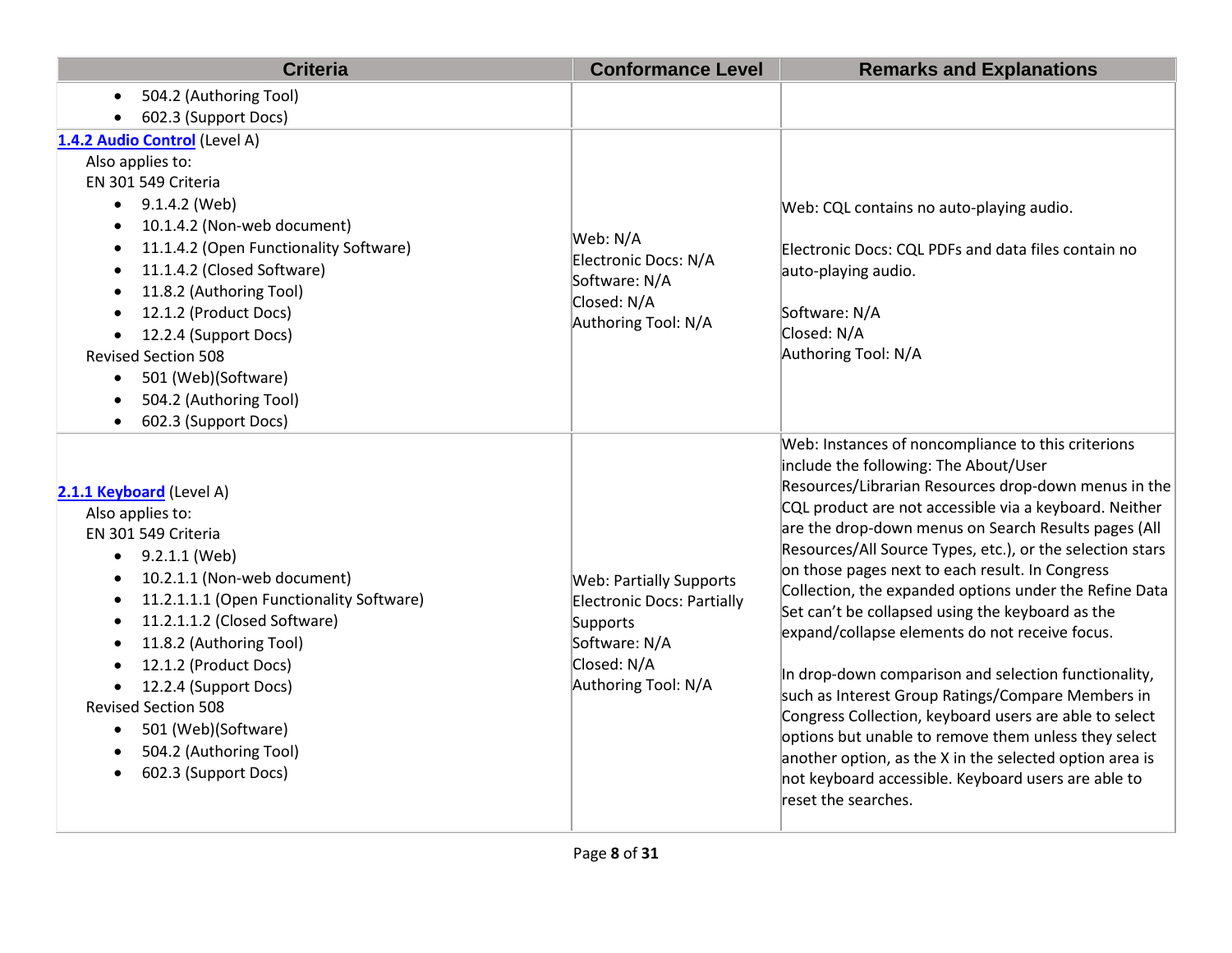| <b>Criteria</b>                                                                                                                                                                                                                                                                                                                                                                                                                                                                    | <b>Conformance Level</b>                                                                                      | <b>Remarks and Explanations</b>                                                                                                                                                                                                                                                                                                                                                                                                                                                                                                                                                                                                                                                               |
|------------------------------------------------------------------------------------------------------------------------------------------------------------------------------------------------------------------------------------------------------------------------------------------------------------------------------------------------------------------------------------------------------------------------------------------------------------------------------------|---------------------------------------------------------------------------------------------------------------|-----------------------------------------------------------------------------------------------------------------------------------------------------------------------------------------------------------------------------------------------------------------------------------------------------------------------------------------------------------------------------------------------------------------------------------------------------------------------------------------------------------------------------------------------------------------------------------------------------------------------------------------------------------------------------------------------|
|                                                                                                                                                                                                                                                                                                                                                                                                                                                                                    |                                                                                                               | The Embed a Search Widget functionality under<br>Librarian Resources is not available to keyboard users as<br>the "Get the widget" link does not receive keyboard<br>focus.<br>In the Advanced Search, the Event Date calendar<br>function does not lock keyboard focus, so cannot be<br>navigated using the keyboard once opened. However,<br>the date can be manually entered.<br>When using a screen reader, same-page links may not<br>work, such as those on the FAQ page for CQ Magazine.<br>Electronic Docs: Those CQL PDFs and data files that<br>contain links are not tagged for accessibility and may<br>not receive focus.<br>Software: N/A<br>Closed: N/A<br>Authoring Tool: N/A |
| 2.1.2 No Keyboard Trap (Level A)<br>Also applies to:<br>EN 301 549 Criteria<br>9.2.1.2 (Web)<br>$\bullet$<br>10.2.1.2 (Non-web document)<br>$\bullet$<br>11.2.1.2 (Open Functionality Software)<br>$\bullet$<br>11.2.1.2 (Closed Software)<br>$\bullet$<br>11.8.2 (Authoring Tool)<br>$\bullet$<br>12.1.2 (Product Docs)<br>12.2.4 (Support Docs)<br><b>Revised Section 508</b><br>501 (Web)(Software)<br>$\bullet$<br>504.2 (Authoring Tool)<br>602.3 (Support Docs)<br>$\bullet$ | <b>Web: Partially Supports</b><br>Electronic Docs: N/A<br>Software: N/A<br>Closed: N/A<br>Authoring Tool: N/A | Web: Instances of noncompliance to this criterion<br>include: The Email a Document popup in the Collections<br>cannot be closed unless user completes the action. In<br>CQ Almanac, selecting Back to Top in a list or glossary<br>takes the user to the top of the page visually, but<br>keyboard focus remains on the Back to Top button, so<br>user is trapped unless exits entire window.<br>Electronic Docs: CQL PDFs and data files have no<br>components for which this criterion would be relevant.<br>Software: N/A<br>Closed: N/A<br>Authoring Tool: N/A                                                                                                                            |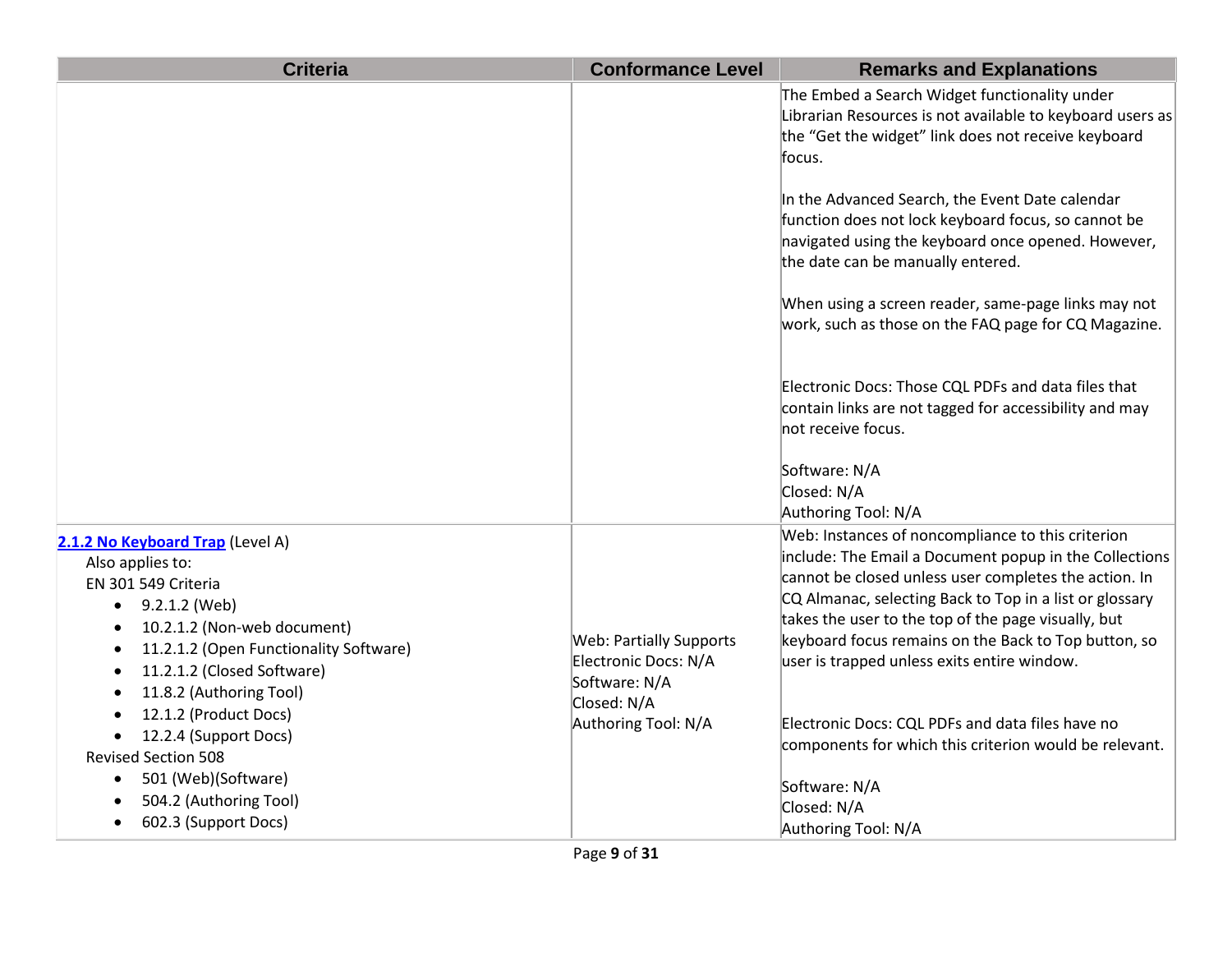| <b>Criteria</b>                                                                                                                                                                                                                                                                                                                                                                                                                                           | <b>Conformance Level</b>                                                                                                        | <b>Remarks and Explanations</b>                                                                                                                                                                                                                                                                                                                                                                                                                                                                                                                             |
|-----------------------------------------------------------------------------------------------------------------------------------------------------------------------------------------------------------------------------------------------------------------------------------------------------------------------------------------------------------------------------------------------------------------------------------------------------------|---------------------------------------------------------------------------------------------------------------------------------|-------------------------------------------------------------------------------------------------------------------------------------------------------------------------------------------------------------------------------------------------------------------------------------------------------------------------------------------------------------------------------------------------------------------------------------------------------------------------------------------------------------------------------------------------------------|
| 2.1.4 Character Key Shortcuts (Level A 2.1 only)<br>Also applies to:<br>EN 301 549 Criteria                                                                                                                                                                                                                                                                                                                                                               |                                                                                                                                 | Web: No character key shortcuts on used on the CQL<br>site.                                                                                                                                                                                                                                                                                                                                                                                                                                                                                                 |
| 9.2.1.4 (Web)<br>$\bullet$<br>10.2.1.4 (Non-web document)<br>11.2.1.4.1 (Open Functionality Software)<br>11.2.1.4.2 (Closed Software)<br>11.8.2 (Authoring Tool)<br>12.1.2 (Product Docs)<br>$\bullet$<br>12.2.4 (Support Docs)<br>$\bullet$<br>Revised Section 508 - Does not apply                                                                                                                                                                      | Web: N/A<br>Electronic Docs: N/A<br>Software: N/A<br>Closed: N/A<br>Authoring Tool: N/A                                         | Electronic Docs: No character key shortcuts are used in<br>the CQL PDFs and data files.<br>Software: N/A<br>Closed: N/A<br>Authoring Tool: N/A                                                                                                                                                                                                                                                                                                                                                                                                              |
| 2.2.1 Timing Adjustable (Level A)<br>Also applies to:<br>EN 301 549 Criteria<br>9.2.2.1 (Web)<br>$\bullet$<br>10.2.2.1 (Non-web document)<br>$\bullet$<br>11.2.2.1 (Open Functionality Software)<br>$\bullet$<br>11.2.2.1 (Closed Software)<br>$\bullet$<br>11.8.2 (Authoring Tool)<br>$\bullet$<br>12.1.2 (Product Docs)<br>12.2.4 (Support Docs)<br><b>Revised Section 508</b><br>501 (Web)(Software)<br>504.2 (Authoring Tool)<br>602.3 (Support Docs) | <b>Web: Partially Supports</b><br>Electronic Docs: Partially<br>Supports<br>Software: N/A<br>Closed: N/A<br>Authoring Tool: N/A | Web: After no activity for an hour, users are alerted that<br>they are going to be logged out in five minutes if they<br>don't take action, which is to click on a link to re-engage<br>with the site. Status update of the page is not provided,<br>however, so users may not know of the timeout<br>notification and could be logged out.<br>Electronic Docs: Those CQL PDFs and data files<br>presented as electronic documents are subject to the<br>same parameters as the CQL site as a whole.<br>Software: N/A<br>Closed: N/A<br>Authoring Tool: N/A |
| 2.2.2 Pause, Stop, Hide (Level A)<br>Also applies to:<br>EN 301 549 Criteria<br>9.2.2.2 (Web)<br>10.2.2.2 (Non-web document)<br>11.2.2.2 (Open Functionality Software)<br>$\bullet$<br>11.2.2.2 (Closed Software)<br>$\bullet$<br>11.8.2 (Authoring Tool)<br>12.1.2 (Product Docs)<br>$\bullet$                                                                                                                                                           | Web: Does Not Support<br>Electronic Docs: N/A<br>Software: N/A<br>Closed: N/A<br>Authoring Tool: N/A                            | Web: The autoplaying carousels in the Congress<br>Collection, Voting and Elections Collection, and<br>Supreme Court Collection cannot be paused, stopped,<br>or hidden.<br>Electronic Docs: CQL PDFs and data files contain no<br>content to which this criterion is applicable.                                                                                                                                                                                                                                                                            |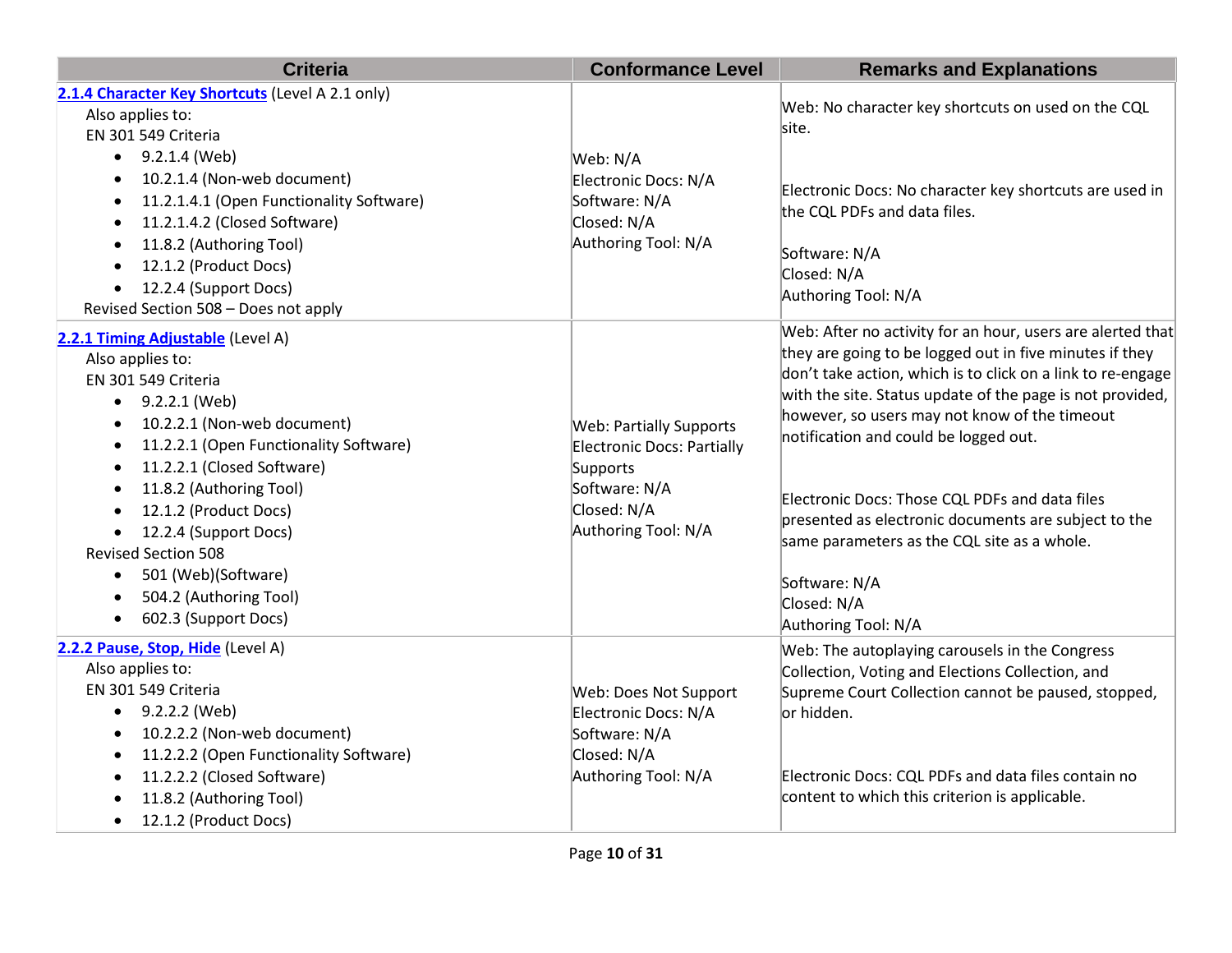| <b>Criteria</b>                                                                                                                                                                                                                                                                                                                                                                                                                                                                                                                                                                          | <b>Conformance Level</b>                                                                      | <b>Remarks and Explanations</b>                                                                                                                                                                                                                                                                                                                                                                                                                                                                                                                                                                                   |
|------------------------------------------------------------------------------------------------------------------------------------------------------------------------------------------------------------------------------------------------------------------------------------------------------------------------------------------------------------------------------------------------------------------------------------------------------------------------------------------------------------------------------------------------------------------------------------------|-----------------------------------------------------------------------------------------------|-------------------------------------------------------------------------------------------------------------------------------------------------------------------------------------------------------------------------------------------------------------------------------------------------------------------------------------------------------------------------------------------------------------------------------------------------------------------------------------------------------------------------------------------------------------------------------------------------------------------|
| • 12.2.4 (Support Docs)<br><b>Revised Section 508</b><br>501 (Web)(Software)<br>$\bullet$<br>504.2 (Authoring Tool)<br>602.3 (Support Docs)                                                                                                                                                                                                                                                                                                                                                                                                                                              |                                                                                               | Software: N/A<br>Closed: N/A<br>Authoring Tool: N/A                                                                                                                                                                                                                                                                                                                                                                                                                                                                                                                                                               |
| 2.3.1 Three Flashes or Below Threshold (Level A)                                                                                                                                                                                                                                                                                                                                                                                                                                                                                                                                         |                                                                                               |                                                                                                                                                                                                                                                                                                                                                                                                                                                                                                                                                                                                                   |
| Also applies to:<br>EN 301 549 Criteria<br>9.2.3.1 (Web)<br>$\bullet$<br>10.2.3.1 (Non-web document)<br>$\bullet$<br>11.2.3.1 (Open Functionality Software)<br>11.2.3.1(Closed Software)<br>11.8.2 (Authoring Tool)<br>12.1.2 (Product Docs)<br>12.2.4 (Support Docs)<br><b>Revised Section 508</b><br>501 (Web)(Software)<br>$\bullet$<br>504.2 (Authoring Tool)<br>602.3 (Support Docs)<br>$\bullet$                                                                                                                                                                                   | Web: N/A<br>Electronic Docs: N/A<br>Software: N/A<br>Closed: N/A<br>Authoring Tool: N/A       | Web: No content on the CQL site is applicable to this<br>criterion.<br>Electronic Docs: CQL PDFs and data files contain no<br>content to which this criterion is applicable.<br>Software: N/A<br>Closed: N/A<br>Authoring Tool: N/A                                                                                                                                                                                                                                                                                                                                                                               |
| 2.4.1 Bypass Blocks (Level A)<br>Also applies to:<br>EN 301 549 Criteria<br>$\bullet$ 9.2.4.1 (Web)<br>10.2.4.1 (Non-web document) - Does not apply<br>11.2.4.1 (Open Functionality Software) - Does not apply<br>$\bullet$<br>11.2.4.1 (Closed Software) - Does not apply<br>11.8.2 (Authoring Tool)<br>$\bullet$<br>12.1.2 (Product Docs)<br>12.2.4 (Support Docs)<br>$\bullet$<br><b>Revised Section 508</b><br>501 (Web)(Software) - Does not apply to non-web software<br>$\bullet$<br>504.2 (Authoring Tool)<br>$\bullet$<br>602.3 (Support Docs) - Does not apply to non-web docs | <b>Web: Partially Supports</b><br>Electronic Docs: Does Not<br>Support<br>Authoring Tool: N/A | Web: Those pages that do have bypass blocks are<br>Congress Collection, Supreme Court Collection, and<br>Voting and Elections Collection. All other pages and<br>products tested do not contain bypass blocks. In<br>addition, heading levels are often skipped, and not all<br>pages have an H1. In addition, there are empty<br>headings, such as in Voting and Elections Collections.<br>Go to Main Content is read to screen reader users in<br>other products, but this functionality is not active.<br>Electronic Docs: CQL PDFs and data files are not tagged<br>for accessibility.<br>Authoring Tool: N/A |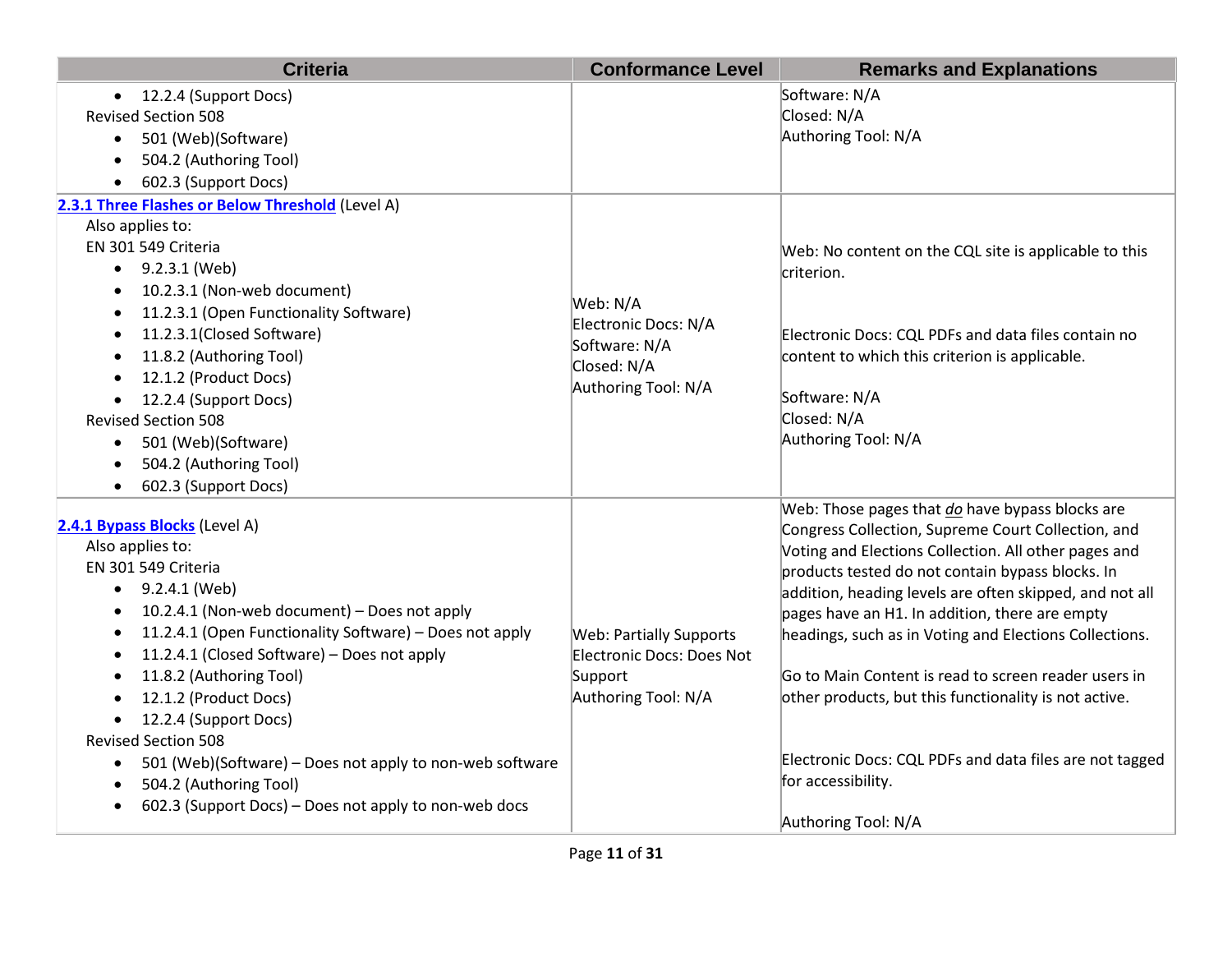| <b>Criteria</b>                                                                                                                                                                                                                                                                                                                                                                                                                                             | <b>Conformance Level</b>                                                                                                        | <b>Remarks and Explanations</b>                                                                                                                                                                                                                                                                                                                                                                                                                                                                                                                                                                                                                                                                                                                                                                                               |
|-------------------------------------------------------------------------------------------------------------------------------------------------------------------------------------------------------------------------------------------------------------------------------------------------------------------------------------------------------------------------------------------------------------------------------------------------------------|---------------------------------------------------------------------------------------------------------------------------------|-------------------------------------------------------------------------------------------------------------------------------------------------------------------------------------------------------------------------------------------------------------------------------------------------------------------------------------------------------------------------------------------------------------------------------------------------------------------------------------------------------------------------------------------------------------------------------------------------------------------------------------------------------------------------------------------------------------------------------------------------------------------------------------------------------------------------------|
| 2.4.2 Page Titled (Level A)<br>Also applies to:<br>EN 301 549 Criteria<br>9.2.4.2 (Web)<br>10.2.4.2 (Non-web document)<br>11.2.4.2 (Open Functionality Software) - Does not apply<br>$\bullet$<br>11.2.4.2 (Closed Software) - Does not apply<br>$\bullet$<br>11.8.2 (Authoring Tool)<br>12.1.2 (Product Docs)<br>12.2.4 (Support Docs)<br><b>Revised Section 508</b><br>501 (Web)(Software)<br>$\bullet$<br>504.2 (Authoring Tool)<br>602.3 (Support Docs) | <b>Web: Partially Supports</b><br>Electronic Docs: Does Not<br>Supports<br>Software: N/A<br>Authoring Tool: N/A                 | Web: CQL pages are titled, but the titles are not always<br>helpful. For instance, all Supreme Court Yearbook pages<br>are titled Supreme Court Yearbook Online Edition.<br>Electronic Docs: CQL PDFs and data files are not tagged<br>for accessibility and do not have page titles.<br>Software: N/A<br>Authoring Tool: N/A                                                                                                                                                                                                                                                                                                                                                                                                                                                                                                 |
| 2.4.3 Focus Order (Level A)<br>Also applies to:<br>EN 301 549 Criteria<br>9.2.4.3 (Web)<br>$\bullet$<br>10.2.4.3 (Non-web document)<br>$\bullet$<br>11.2.4.3 (Open Functionality Software)<br>$\bullet$<br>11.2.4.3 (Closed Software)<br>11.8.2 (Authoring Tool)<br>12.1.2 (Product Docs)<br>12.2.4 (Support Docs)<br><b>Revised Section 508</b><br>501 (Web)(Software)<br>$\bullet$<br>504.2 (Authoring Tool)<br>$\bullet$<br>602.3 (Support Docs)         | <b>Web: Partially Supports</b><br>Electronic Docs: Partially<br>Supports<br>Software: N/A<br>Closed: N/A<br>Authoring Tool: N/A | Web: Instances of noncompliance to this criterion<br>include: Tabbing through the Encyclopedia of American<br>Government, the keyboard focus bounces around<br>among links in the running head and left nav in a non-<br>sequential order.<br>On the CQ Almanac About page, if user selects an item<br>from the left nav toc, the page visually adjusts, but<br>keyboard focus stays in the toc, so user must tab<br>through page to reach requested section.<br>In some CQL products, keyboard focus goes to the left<br>nav, then to the running head, then to tabbed content.<br>In other products, focus moves first to the running<br>head, then to the left nav, and then to the main<br>content.<br>Unselected tabs receive focus, before the content in the<br>selected tab, which may be confusing to some AT users. |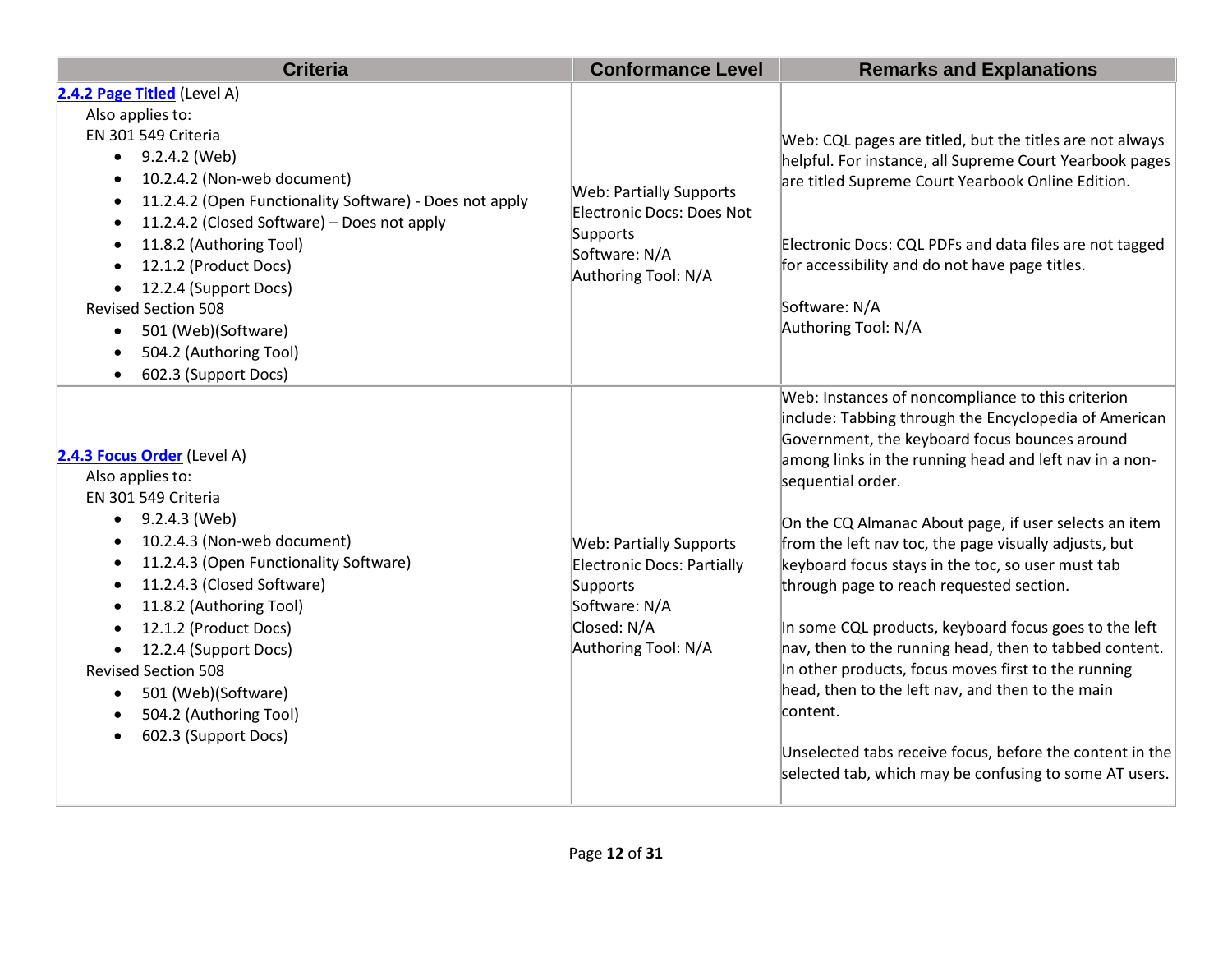| <b>Criteria</b>                                                                                                                                                                                                                                                                                                                                                                                                                                                                                         | <b>Conformance Level</b>                                                                                           | <b>Remarks and Explanations</b>                                                                                                                                                                                                                                                                                                                                                                                                                                                                                                                                                                              |
|---------------------------------------------------------------------------------------------------------------------------------------------------------------------------------------------------------------------------------------------------------------------------------------------------------------------------------------------------------------------------------------------------------------------------------------------------------------------------------------------------------|--------------------------------------------------------------------------------------------------------------------|--------------------------------------------------------------------------------------------------------------------------------------------------------------------------------------------------------------------------------------------------------------------------------------------------------------------------------------------------------------------------------------------------------------------------------------------------------------------------------------------------------------------------------------------------------------------------------------------------------------|
|                                                                                                                                                                                                                                                                                                                                                                                                                                                                                                         |                                                                                                                    | The Free Trial Request form accessed from the CQL<br>product page or from a link in the form accessed from<br>the trial request form in the Librarian Resources drop-<br>down menu has collapsed content that still receives<br>keyboard focus.                                                                                                                                                                                                                                                                                                                                                              |
|                                                                                                                                                                                                                                                                                                                                                                                                                                                                                                         |                                                                                                                    | Electronic Docs: CQL PDFs and data files are not tagged<br>for accessibility, and links may not receive focus.                                                                                                                                                                                                                                                                                                                                                                                                                                                                                               |
|                                                                                                                                                                                                                                                                                                                                                                                                                                                                                                         |                                                                                                                    | Software: N/A<br>Closed: N/A<br>Authoring Tool: N/A                                                                                                                                                                                                                                                                                                                                                                                                                                                                                                                                                          |
| 2.4.4 Link Purpose (In Context) (Level A)<br>Also applies to:<br>EN 301 549 Criteria<br>9.2.4.4 (Web)<br>$\bullet$<br>10.2.4.4 (Non-web document)<br>$\bullet$<br>11.2.4.4 (Open Functionality Software)<br>$\bullet$<br>11.2.4.4 (Closed Software<br>$\bullet$<br>11.8.2 (Authoring Tool)<br>12.1.2 (Product Docs)<br>12.2.4 (Support Docs)<br>$\bullet$<br><b>Revised Section 508</b><br>501 (Web)(Software)<br>$\bullet$<br>504.2 (Authoring Tool)<br>$\bullet$<br>602.3 (Support Docs)<br>$\bullet$ | <b>Web: Partially Supports</b><br>Electronic Docs: Supports<br>Software: N/A<br>Closed: N/A<br>Authoring Tool: N/A | Web: CQL does contain links with no text; for example,<br>the links found in CQ Almanac. There are also broken<br>links (see Info and Relationships), and neighboring links<br>that go to the same location, such as the About The<br>Series link and cover image in CQ Almanac. See also<br>Consistent Identification and Consistent Navigation.<br>Overall, however, link purpose is clear in context.<br>Electronic Docs: The purpose of the links found in the<br>CQL PDFs and data files is clear in context, but they may<br>not be accessible.<br>Software: N/A<br>Closed: N/A<br>Authoring Tool: N/A |
| 2.5.1 Pointer Gestures (Level A 2.1 only)                                                                                                                                                                                                                                                                                                                                                                                                                                                               | Web: Supports                                                                                                      | Web: For the pages tested, this criterion is met.                                                                                                                                                                                                                                                                                                                                                                                                                                                                                                                                                            |
| Also applies to:                                                                                                                                                                                                                                                                                                                                                                                                                                                                                        | <b>Electronic Docs: Partially</b>                                                                                  |                                                                                                                                                                                                                                                                                                                                                                                                                                                                                                                                                                                                              |
| EN 301 549 Criteria                                                                                                                                                                                                                                                                                                                                                                                                                                                                                     | Supports                                                                                                           | Electronic Docs: CQL PDFs and data files are not tagged                                                                                                                                                                                                                                                                                                                                                                                                                                                                                                                                                      |
| 9.2.5.1 (Web)<br>$\bullet$                                                                                                                                                                                                                                                                                                                                                                                                                                                                              | Software: N/A                                                                                                      | for accessibility, and it is possible that any links may not                                                                                                                                                                                                                                                                                                                                                                                                                                                                                                                                                 |
| 10.2.5.1 (Non-web document)                                                                                                                                                                                                                                                                                                                                                                                                                                                                             | Closed: N/A                                                                                                        | be activated without a path-based gesture.                                                                                                                                                                                                                                                                                                                                                                                                                                                                                                                                                                   |
| 11.2.5.1 (Open Functionality Software)<br>$\bullet$                                                                                                                                                                                                                                                                                                                                                                                                                                                     | Authoring Tool: N/A                                                                                                |                                                                                                                                                                                                                                                                                                                                                                                                                                                                                                                                                                                                              |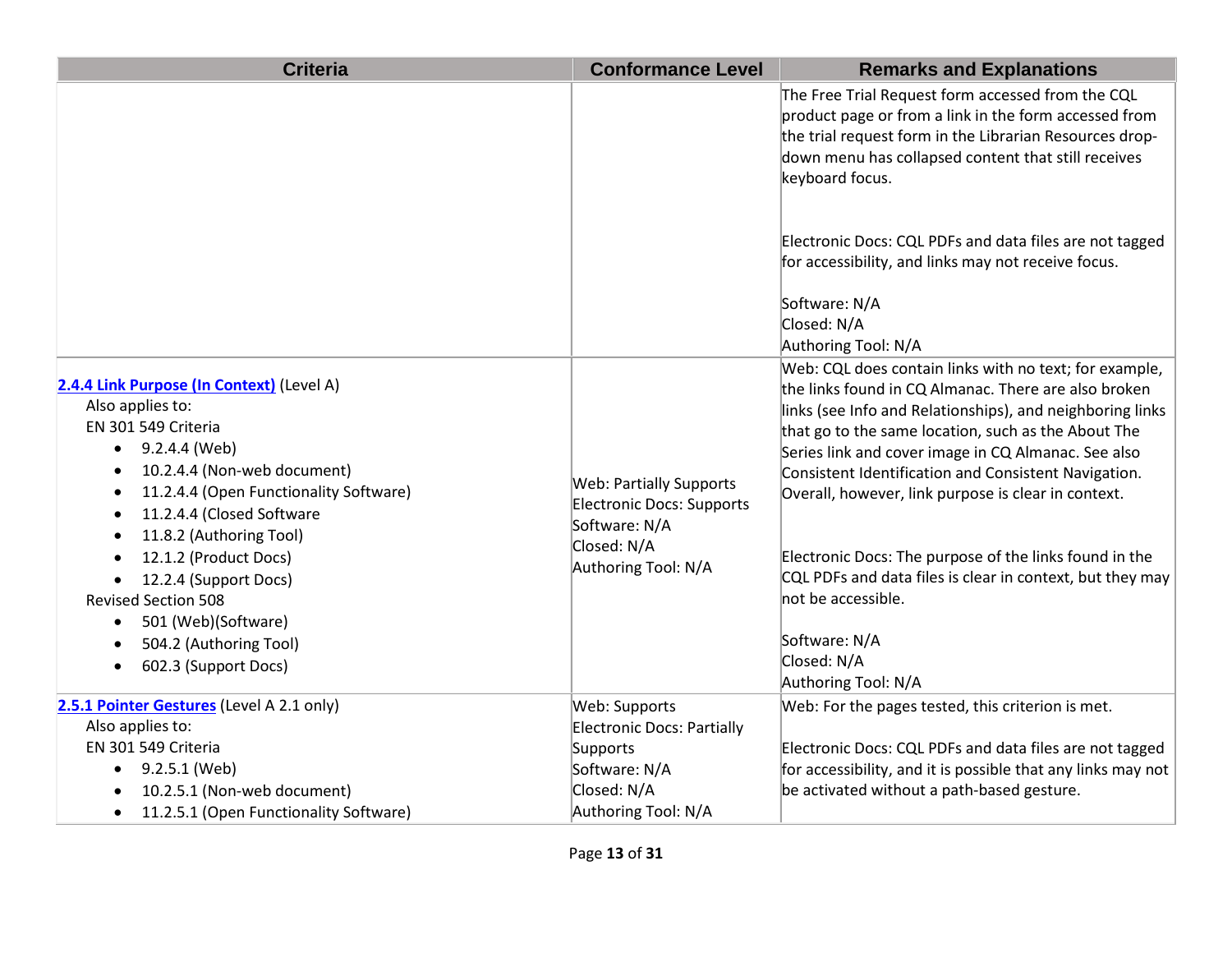| <b>Criteria</b>                                                                                                                                                                                                                                                                                                                                                                    | <b>Conformance Level</b>                                                                                      | <b>Remarks and Explanations</b>                                                                                                                                                                                                                                                                                                                                                                                                                                                                                                                                                                                                                                                                                                                                                                                                                                                                                        |
|------------------------------------------------------------------------------------------------------------------------------------------------------------------------------------------------------------------------------------------------------------------------------------------------------------------------------------------------------------------------------------|---------------------------------------------------------------------------------------------------------------|------------------------------------------------------------------------------------------------------------------------------------------------------------------------------------------------------------------------------------------------------------------------------------------------------------------------------------------------------------------------------------------------------------------------------------------------------------------------------------------------------------------------------------------------------------------------------------------------------------------------------------------------------------------------------------------------------------------------------------------------------------------------------------------------------------------------------------------------------------------------------------------------------------------------|
| 11.2.5.1 (Closed Software)                                                                                                                                                                                                                                                                                                                                                         |                                                                                                               | Software: N/A                                                                                                                                                                                                                                                                                                                                                                                                                                                                                                                                                                                                                                                                                                                                                                                                                                                                                                          |
| 11.8.2 (Authoring Tool)                                                                                                                                                                                                                                                                                                                                                            |                                                                                                               | Closed: N/A                                                                                                                                                                                                                                                                                                                                                                                                                                                                                                                                                                                                                                                                                                                                                                                                                                                                                                            |
| 12.1.2 (Product Docs)                                                                                                                                                                                                                                                                                                                                                              |                                                                                                               | Authoring Tool: N/A                                                                                                                                                                                                                                                                                                                                                                                                                                                                                                                                                                                                                                                                                                                                                                                                                                                                                                    |
| 12.2.4 (Support Docs)                                                                                                                                                                                                                                                                                                                                                              |                                                                                                               |                                                                                                                                                                                                                                                                                                                                                                                                                                                                                                                                                                                                                                                                                                                                                                                                                                                                                                                        |
| Revised Section 508 - Does not apply                                                                                                                                                                                                                                                                                                                                               |                                                                                                               |                                                                                                                                                                                                                                                                                                                                                                                                                                                                                                                                                                                                                                                                                                                                                                                                                                                                                                                        |
| 2.5.2 Pointer Cancellation (Level A 2.1 only)                                                                                                                                                                                                                                                                                                                                      |                                                                                                               | Web: For the pages tested, this criterion is met.                                                                                                                                                                                                                                                                                                                                                                                                                                                                                                                                                                                                                                                                                                                                                                                                                                                                      |
| Also applies to:                                                                                                                                                                                                                                                                                                                                                                   |                                                                                                               |                                                                                                                                                                                                                                                                                                                                                                                                                                                                                                                                                                                                                                                                                                                                                                                                                                                                                                                        |
| EN 301 549 Criteria                                                                                                                                                                                                                                                                                                                                                                |                                                                                                               |                                                                                                                                                                                                                                                                                                                                                                                                                                                                                                                                                                                                                                                                                                                                                                                                                                                                                                                        |
| 9.2.5.2 (Web)<br>$\bullet$                                                                                                                                                                                                                                                                                                                                                         | Web: Supports                                                                                                 | Electronic Docs: CQL PDFs and data files are not tagged                                                                                                                                                                                                                                                                                                                                                                                                                                                                                                                                                                                                                                                                                                                                                                                                                                                                |
| 10.2.5.2 (Non-web document)                                                                                                                                                                                                                                                                                                                                                        | <b>Electronic Docs: Supports</b>                                                                              | for accessibility, and it is possible that any links in the                                                                                                                                                                                                                                                                                                                                                                                                                                                                                                                                                                                                                                                                                                                                                                                                                                                            |
| 11.2.5.2 (Open Functionality Software)<br>$\bullet$                                                                                                                                                                                                                                                                                                                                | Software: N/A                                                                                                 | text may not only activated on the down event and can                                                                                                                                                                                                                                                                                                                                                                                                                                                                                                                                                                                                                                                                                                                                                                                                                                                                  |
| 11.2.5.2 (Closed Software)<br>$\bullet$                                                                                                                                                                                                                                                                                                                                            | Closed: N/A                                                                                                   | be aborted.                                                                                                                                                                                                                                                                                                                                                                                                                                                                                                                                                                                                                                                                                                                                                                                                                                                                                                            |
| 11.8.2 (Authoring Tool)                                                                                                                                                                                                                                                                                                                                                            | Authoring Tool: N/A                                                                                           |                                                                                                                                                                                                                                                                                                                                                                                                                                                                                                                                                                                                                                                                                                                                                                                                                                                                                                                        |
| 12.1.2 (Product Docs)                                                                                                                                                                                                                                                                                                                                                              |                                                                                                               | Software: N/A                                                                                                                                                                                                                                                                                                                                                                                                                                                                                                                                                                                                                                                                                                                                                                                                                                                                                                          |
| 12.2.4 (Support Docs)                                                                                                                                                                                                                                                                                                                                                              |                                                                                                               | Closed: N/A                                                                                                                                                                                                                                                                                                                                                                                                                                                                                                                                                                                                                                                                                                                                                                                                                                                                                                            |
| Revised Section 508 - Does not apply                                                                                                                                                                                                                                                                                                                                               |                                                                                                               | Authoring Tool: N/A                                                                                                                                                                                                                                                                                                                                                                                                                                                                                                                                                                                                                                                                                                                                                                                                                                                                                                    |
| 2.5.3 Label in Name (Level A 2.1 only)<br>Also applies to:<br>EN 301 549 Criteria<br>9.2.5.3 (Web)<br>$\bullet$<br>10.2.5.3 (Non-web document)<br>11.2.5.3 (Open Functionality Software)<br>11.2.5.3 (Closed Software)<br>11.8.2 (Authoring Tool)<br>$\bullet$<br>12.1.2 (Product Docs)<br>$\bullet$<br>12.2.4 (Support Docs)<br>$\bullet$<br>Revised Section 508 - Does not apply | <b>Web: Partially Supports</b><br>Electronic Docs: N/A<br>Software: N/A<br>Closed: N/A<br>Authoring Tool: N/A | Web: Across pages and products tested, instances of<br>noncompliance to this criterion include: On the<br>Advanced Search page, some drop-down menus are<br>read as "Read only edit. Use your reading keys to read<br>the text" or "Edit. Type and text." instead of the text<br>shown; AT users also not told it's a drop-down menu.<br>In CQ Almanac and Supreme Court Yearbook, the Home<br>link in the running head is read as "Index." About is read<br>as "Static." In the left nav, some links are read as "tog<br>link" and others as "static link." When pages open from<br>the Almanac, left nav links are read as "number link."<br>Similar occurs for the running head links in Yearbook<br>when a page is opened.<br>Pop-up text may not be read completely by screen<br>reader. For example, message when no documents<br>selected to save says, "library.cqpress.com says<br>dialogue. Click OK button" |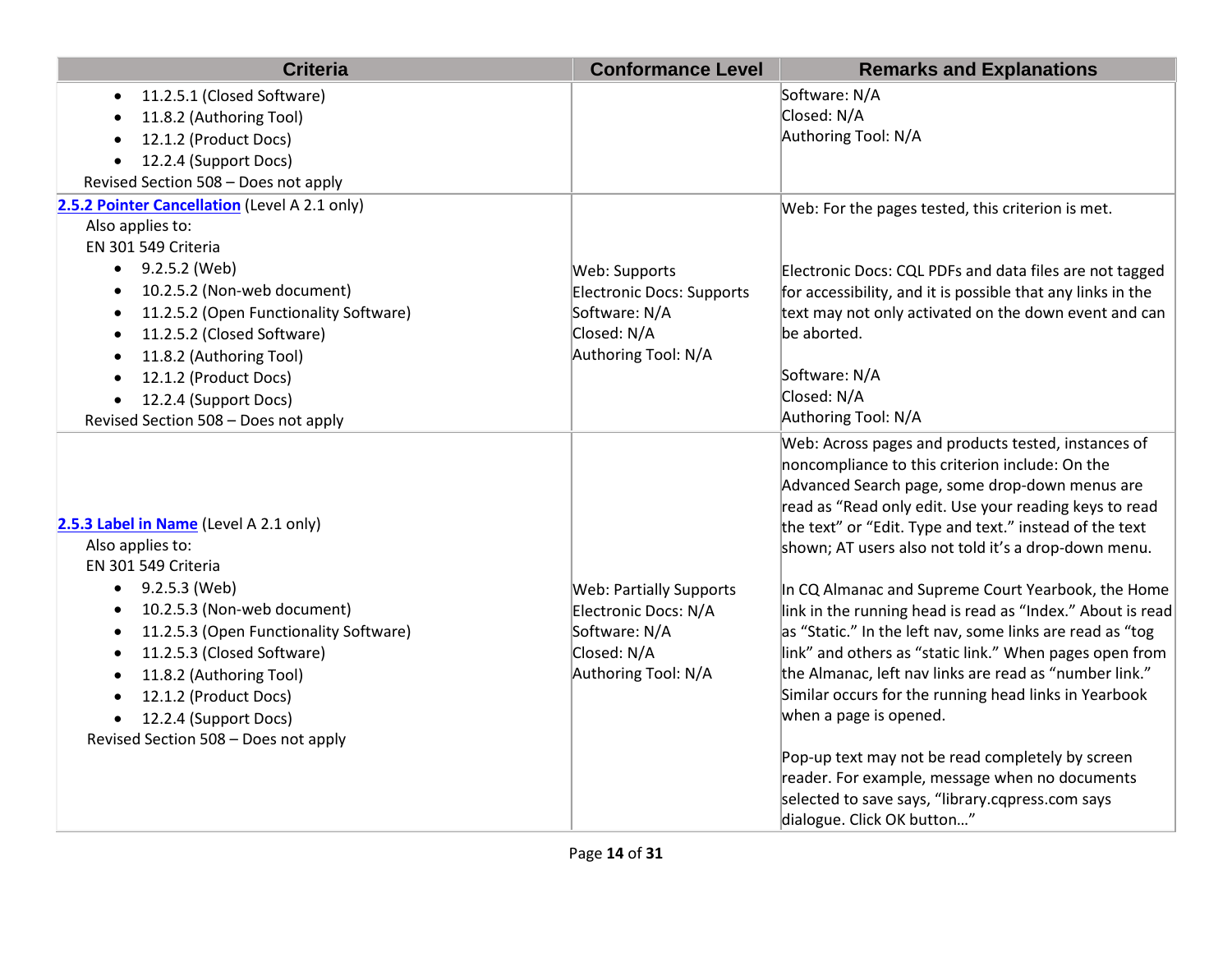| <b>Criteria</b>                                                                                                                                                                                                                                                                                                                                           | <b>Conformance Level</b>                                                                                  | <b>Remarks and Explanations</b>                                                                                                                                                                                                                                                                                                                                                                                                |
|-----------------------------------------------------------------------------------------------------------------------------------------------------------------------------------------------------------------------------------------------------------------------------------------------------------------------------------------------------------|-----------------------------------------------------------------------------------------------------------|--------------------------------------------------------------------------------------------------------------------------------------------------------------------------------------------------------------------------------------------------------------------------------------------------------------------------------------------------------------------------------------------------------------------------------|
|                                                                                                                                                                                                                                                                                                                                                           |                                                                                                           | In Encyclopedia of American Government, text read to<br>screen reader is not same as visually shown for the<br>Document Type. Same for Public Affairs Collection.                                                                                                                                                                                                                                                              |
|                                                                                                                                                                                                                                                                                                                                                           |                                                                                                           | Electronic Docs: CQL PDFs and data files have no<br>interactive components for which this criterion is<br>relevant.                                                                                                                                                                                                                                                                                                            |
|                                                                                                                                                                                                                                                                                                                                                           |                                                                                                           | Software: N/A<br>Closed: N/A<br>Authoring Tool: N/A                                                                                                                                                                                                                                                                                                                                                                            |
| 2.5.4 Motion Actuation (Level A 2.1 only)<br>Also applies to:<br>EN 301 549 Criteria<br>9.2.5.4 (Web)<br>$\bullet$<br>10.2.5.4 (Non-web document)<br>٠<br>11.2.5.4 (Open Functionality Software)<br>$\bullet$<br>11.2.5.4 (Closed Software<br>$\bullet$                                                                                                   | Web: Supports<br>Electronic Docs: N/A<br>Software: N/A<br>Closed: N/A                                     | Web: For the pages tested across products, user<br>interface components can be used to operate all site<br>functionality.<br>Electronic Docs: This criterion is not applicable to CQL<br>PDFs and data files.                                                                                                                                                                                                                  |
| 11.8.2 (Authoring Tool)<br>12.1.2 (Product Docs)<br>12.2.4 (Support Docs)<br>$\bullet$<br>Revised Section 508 - Does not apply                                                                                                                                                                                                                            | Authoring Tool: N/A                                                                                       | Software: N/A<br>Closed: N/A<br>Authoring Tool: N/A                                                                                                                                                                                                                                                                                                                                                                            |
| 3.1.1 Language of Page (Level A)<br>Also applies to:<br>EN 301 549 Criteria<br>9.3.1.1 (Web)<br>$\bullet$<br>10.3.1.1 (Non-web document)<br>11.3.1.1.1 (Open Functionality Software)<br>11.3.1.1.2 (Closed Software)<br>$\bullet$<br>11.8.2 (Authoring Tool)<br>$\bullet$<br>12.1.2 (Product Docs)<br>12.2.4 (Support Docs)<br><b>Revised Section 508</b> | <b>Web: Partially Supports</b><br>Electronic Docs:<br>Software: N/A<br>Closed: N/A<br>Authoring Tool: N/A | Web: CQ Almanac, CQ Magazine, Encyclopedia of<br>American Government, Public Affairs Collection, Politics<br>in America, and Supreme Court Yearbook do not meet<br>this criterion.<br>The CQP product landing page, as well as the Help,<br>About CQ Press Library, What's New, the pages under<br>the User Resources menu, and the Request Free Trial<br>and Other Resources pages also do not have the<br>language provided. |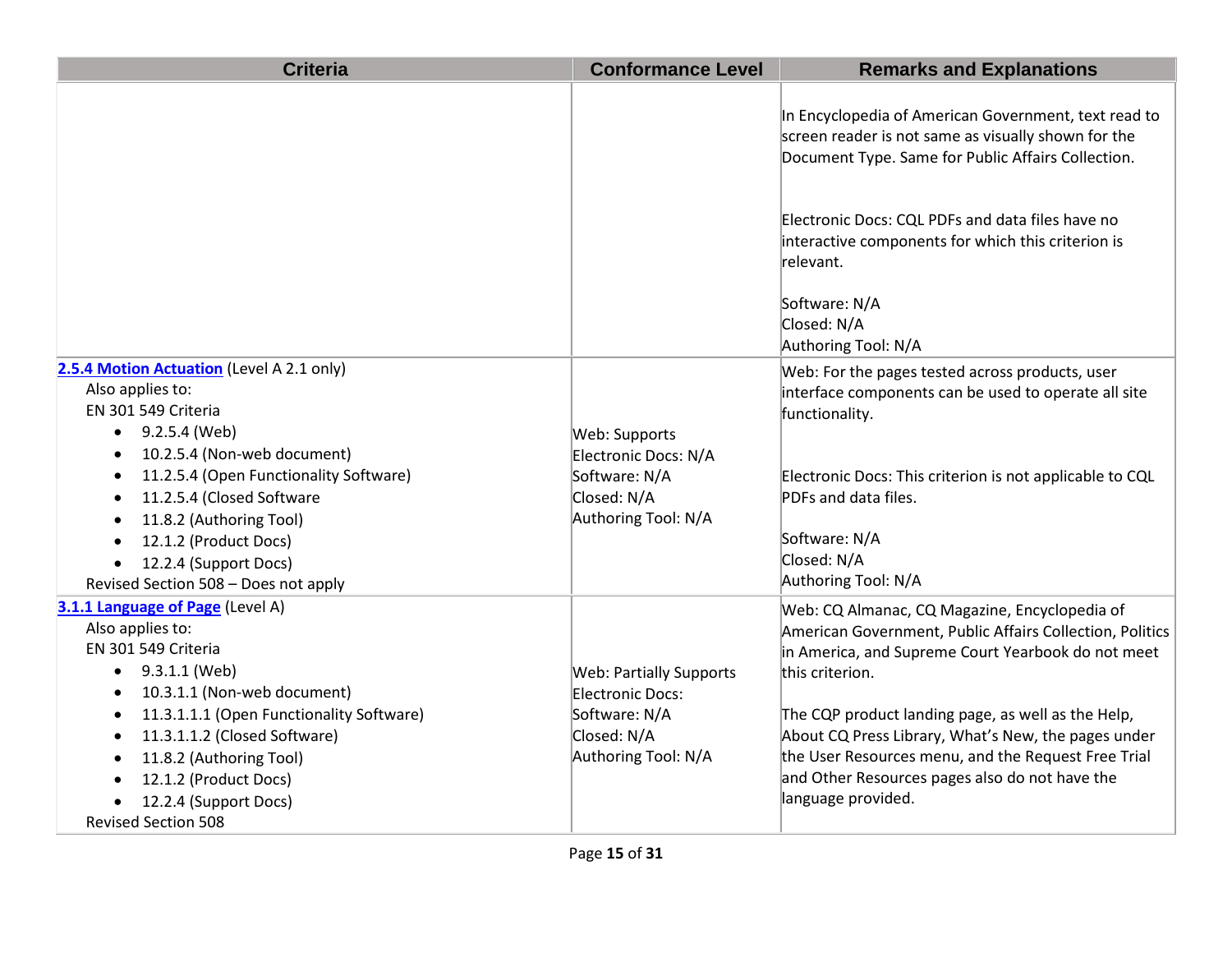| <b>Criteria</b>                                                                                                                                                                                                                                                                                                                                                                                                                                                            | <b>Conformance Level</b>                                                                                       | <b>Remarks and Explanations</b>                                                                                                                                                                                                                                                                                                                                      |
|----------------------------------------------------------------------------------------------------------------------------------------------------------------------------------------------------------------------------------------------------------------------------------------------------------------------------------------------------------------------------------------------------------------------------------------------------------------------------|----------------------------------------------------------------------------------------------------------------|----------------------------------------------------------------------------------------------------------------------------------------------------------------------------------------------------------------------------------------------------------------------------------------------------------------------------------------------------------------------|
| 501 (Web)(Software)<br>$\bullet$<br>504.2 (Authoring Tool)<br>602.3 (Support Docs)                                                                                                                                                                                                                                                                                                                                                                                         |                                                                                                                | Electronic Docs: Language of page is not provided for<br>CQL PDFs and data files.<br>Software: N/A<br>Closed: N/A<br>Authoring Tool: N/A                                                                                                                                                                                                                             |
| 3.2.1 On Focus (Level A)<br>Also applies to:<br>EN 301 549 Criteria<br>9.3.2.1 (Web)<br>$\bullet$<br>10.3.2.1 (Non-web document)<br>11.3.2.1 (Open Functionality Software)<br>$\bullet$<br>11.3.2.1 (Closed Software)<br>$\bullet$<br>11.8.2 (Authoring Tool)<br>12.1.2 (Product Docs)<br>$\bullet$<br>12.2.4 (Support Docs)<br>$\bullet$<br><b>Revised Section 508</b><br>501 (Web)(Software)<br>$\bullet$<br>504.2 (Authoring Tool)<br>$\bullet$<br>602.3 (Support Docs) | Web: Supports<br>Electronic Docs: Partially<br>Supports<br>Software: N/A<br>Closed: N/A<br>Authoring Tool: N/A | Web: Across the pages and products tested in CQL,<br>focus did not cause a change of focus. The closest issue<br>is that some drop-down menus expand/activate upon<br>receiving focus.<br>Electronic Docs: Any links in CQL PDFs and data files are<br>not activated on focus, as they may not receive focus.<br>Software: N/A<br>Closed: N/A<br>Authoring Tool: N/A |
| 3.2.2 On Input (Level A)<br>Also applies to:<br>EN 301 549 Criteria<br>9.3.2.2 (Web)<br>$\bullet$<br>10.3.2.2 (Non-web document)<br>٠<br>11.3.2.2 (Open Functionality Software)<br>$\bullet$<br>11.3.2.2 (Closed Software)<br>٠<br>11.8.2 (Authoring Tool)<br>12.1.2 (Product Docs)<br>12.2.4 (Support Docs)<br>$\bullet$<br><b>Revised Section 508</b><br>501 (Web)(Software)<br>$\bullet$<br>504.2 (Authoring Tool)<br>602.3 (Support Docs)<br>$\bullet$                 | <b>Web: Partially Supports</b><br>Electronic Docs: N/A<br>Software: N/A<br>Closed: N/A<br>Authoring Tool: N/A  | Web: Across the pages and products tested, CQL is<br>compliant for this criterion. See Status Messaging for<br>behavior when functionality activated.<br>Electronic Docs: CQL PDFs and data files have no<br>interactive elements relevant to this criterion.<br>Software: N/A<br>Closed: N/A<br>Authoring Tool: N/A                                                 |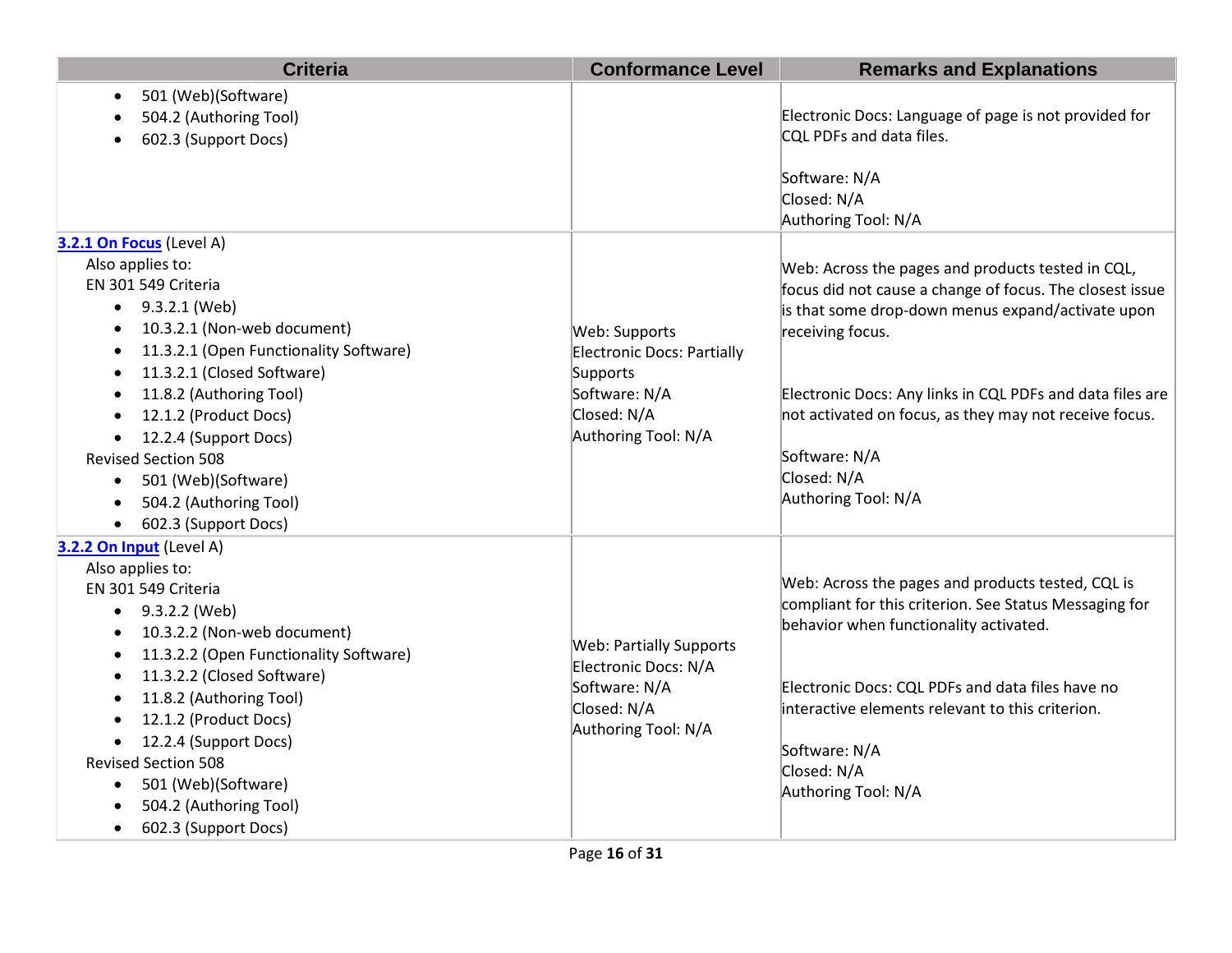| <b>Criteria</b>                                                                                                                                                                                                                                                                                                                                                                                                                                                                                                                          | <b>Conformance Level</b>                                                                                      | <b>Remarks and Explanations</b>                                                                                                                                                                                                                                                                                                                                                                                                                                                                                                                                                                                                                                                                                                                                                                 |
|------------------------------------------------------------------------------------------------------------------------------------------------------------------------------------------------------------------------------------------------------------------------------------------------------------------------------------------------------------------------------------------------------------------------------------------------------------------------------------------------------------------------------------------|---------------------------------------------------------------------------------------------------------------|-------------------------------------------------------------------------------------------------------------------------------------------------------------------------------------------------------------------------------------------------------------------------------------------------------------------------------------------------------------------------------------------------------------------------------------------------------------------------------------------------------------------------------------------------------------------------------------------------------------------------------------------------------------------------------------------------------------------------------------------------------------------------------------------------|
| <b>3.3.1 Error Identification</b> (Level A)<br>Also applies to:<br>EN 301 549 Criteria<br>9.3.3.1 (Web)<br>$\bullet$<br>10.3.3.1 (Non-web document)<br>$\bullet$<br>11.3.3.1.1 (Open Functionality Software)<br>$\bullet$<br>11.3.3.1.2 (Closed Software)<br>$\bullet$<br>11.8.2 (Authoring Tool)<br>$\bullet$<br>12.1.2 (Product Docs)<br>$\bullet$<br>12.2.4 (Support Docs)<br>$\bullet$<br><b>Revised Section 508</b><br>501 (Web)(Software)<br>$\bullet$<br>504.2 (Authoring Tool)<br>$\bullet$<br>602.3 (Support Docs)<br>$\bullet$ | <b>Web: Partially Supports</b><br>Electronic Docs: N/A<br>Software: N/A<br>Closed: N/A<br>Authoring Tool: N/A | Web: Across pages and products, instances of<br>noncompliance to this criterion include: Users are able<br>to submit a request for a free trial as long as all required<br>fields are filled, even if the info is incomplete, such as an<br>invalid email address. Visual error messaging on this<br>page is not always helpful (e.g., Please fill out this field),<br>and may be in red but do not receive immediate screen<br>reader focus to assist AT user.<br>On the Favorite Documents page in the Address Your E-<br>mail popup, required fields are visually noted by an<br>asterisk, read as "star" by a screen reader.<br>Electronic Docs: CQL PDFs and data files have no<br>interactive elements relevant to this criterion.<br>Software: N/A<br>Closed: N/A<br>Authoring Tool: N/A |
| <b>3.3.2 Labels or Instructions (Level A)</b><br>Also applies to:<br>EN 301 549 Criteria<br>9.3.3.2 (Web)<br>$\bullet$<br>10.3.3.2 (Non-web document)<br>$\bullet$<br>11.3.3.2 (Open Functionality Software)<br>$\bullet$<br>11.3.3.2 (Closed Software)<br>$\bullet$<br>11.8.2 (Authoring Tool)<br>$\bullet$<br>12.1.2 (Product Docs)<br>12.2.4 (Support Docs)<br>$\bullet$<br><b>Revised Section 508</b><br>501 (Web)(Software)<br>$\bullet$<br>504.2 (Authoring Tool)<br>602.3 (Support Docs)<br>$\bullet$                             | <b>Web: Partially Supports</b><br>Electronic Docs: N/A<br>Software: N/A<br>Closed: N/A<br>Authoring Tool: N/A | Web: Across the pages and products tested, instances<br>of noncompliance include: There are missing and empty<br>form labels, for example, in the Search and in the<br>Collections.<br>Visually, users are informed about the purpose of<br>editable fields, checkboxes, etc. However, except for the<br>Institutional Login page, required fields are not noted,<br>either visually or to AT users. On the Favorite<br>Documents page in the Address Your E-mail popup,<br>required fields are visually noted by an asterisk, read as<br>"star" by a screen reader.<br>On the Saved Searches page, Mark All Records and<br>Delete Marked Records are located before the search<br>items, which may be confusing to some users. The same                                                        |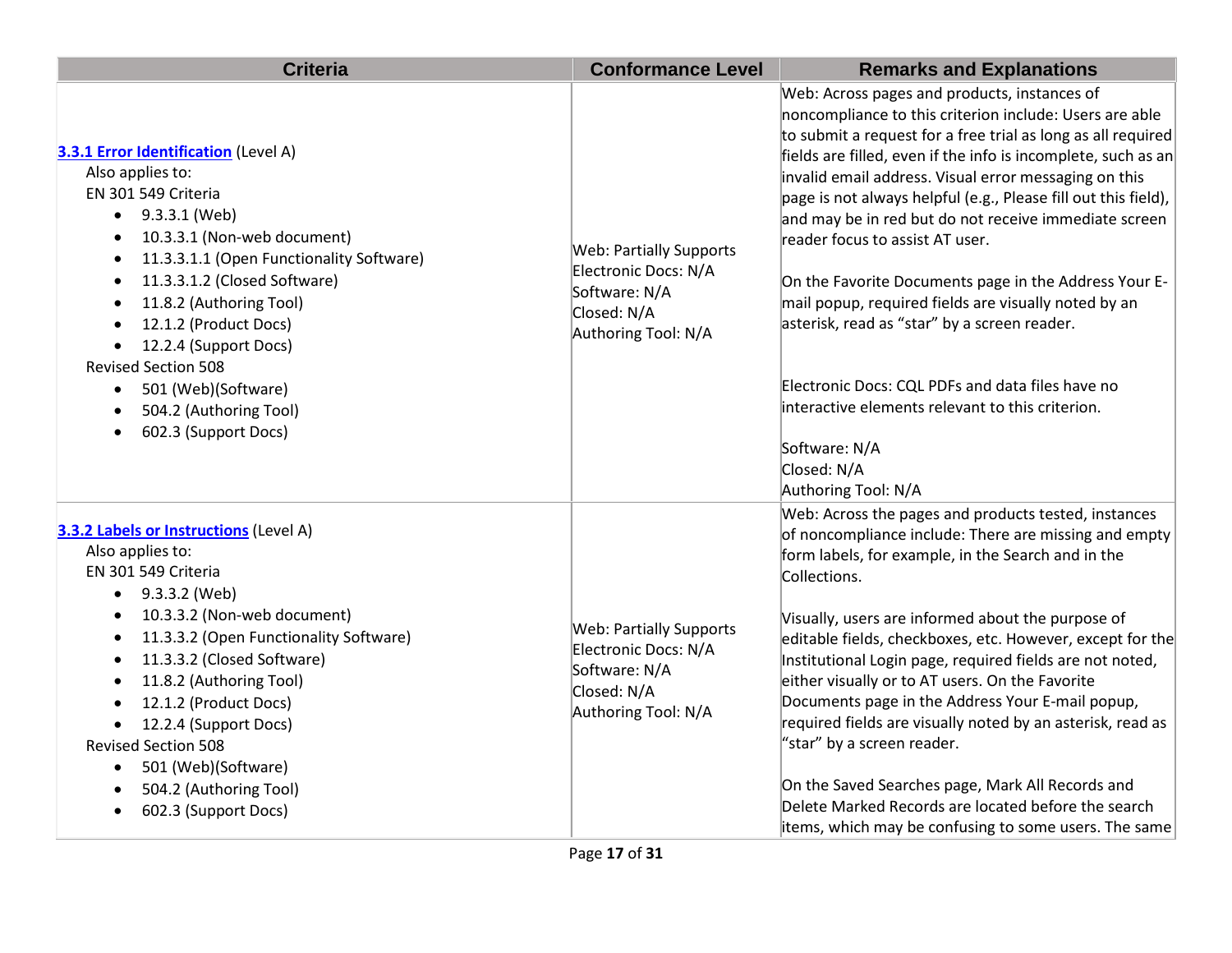| <b>Criteria</b>                                                  | <b>Conformance Level</b>       | <b>Remarks and Explanations</b>                                                                                                                                                   |
|------------------------------------------------------------------|--------------------------------|-----------------------------------------------------------------------------------------------------------------------------------------------------------------------------------|
|                                                                  |                                | structure is used on the Favorite Documents page. A<br>similar pattern is used in the Address Your E-Mail<br>popup, in which directions are provided after the<br>editable field. |
|                                                                  |                                | In addition, these options are conveyed as links to the<br>screen reader when they are buttons that activate<br>action in the check boxes.                                        |
|                                                                  |                                | Electronic Docs: CQL PDFs and data files have no<br>interactive elements relevant to this criterion.                                                                              |
|                                                                  |                                | Software: N/A<br>Closed: N/A<br>Authoring Tool: N/A                                                                                                                               |
| 4.1.1 Parsing (Level A)                                          |                                |                                                                                                                                                                                   |
| Also applies to:                                                 |                                |                                                                                                                                                                                   |
| EN 301 549 Criteria                                              |                                |                                                                                                                                                                                   |
| 9.4.1.1 (Web)<br>$\bullet$                                       |                                | Web: CQL contains duplicate IDs, for example.                                                                                                                                     |
| 10.4.1.1 (Non-web document)                                      |                                |                                                                                                                                                                                   |
| 11.4.1.1.1 (Open Functionality Software)<br>$\bullet$            | <b>Web: Partially Supports</b> |                                                                                                                                                                                   |
| 11.4.1.1.2 (Closed Software) - Does not apply                    | Electronic Docs: Supports      | Electronic Docs: CQL PDFs and data files are                                                                                                                                      |
| 11.8.2 (Authoring Tool)                                          | Software: N/A                  | implemented using markup languages.                                                                                                                                               |
| 12.1.2 (Product Docs)                                            | Authoring Tool: N/A            |                                                                                                                                                                                   |
| 12.2.4 (Support Docs)<br>$\bullet$<br><b>Revised Section 508</b> |                                | Software: N/A<br>Authoring Tool: N/A                                                                                                                                              |
| 501 (Web)(Software)<br>$\bullet$                                 |                                |                                                                                                                                                                                   |
| 504.2 (Authoring Tool)<br>$\bullet$                              |                                |                                                                                                                                                                                   |
| 602.3 (Support Docs)<br>$\bullet$                                |                                |                                                                                                                                                                                   |
| 4.1.2 Name, Role, Value (Level A)                                |                                | Web: Across the pages and products tested, instances                                                                                                                              |
| Also applies to:                                                 | <b>Web: Partially Supports</b> | of noncompliance to this criterion include: There are                                                                                                                             |
| EN 301 549 Criteria                                              | Electronic Docs: N/A           | options (Mark All Records, Delete Marked records, etc.)                                                                                                                           |
| 9.4.1.2 (Web)                                                    | Software: N/A                  | on the Saved Searches and Favorite Documents pages                                                                                                                                |
| 10.4.1.2 (Non-web document)<br>$\bullet$                         | Authoring Tool: N/A            | that are conveyed as links to the screen reader when                                                                                                                              |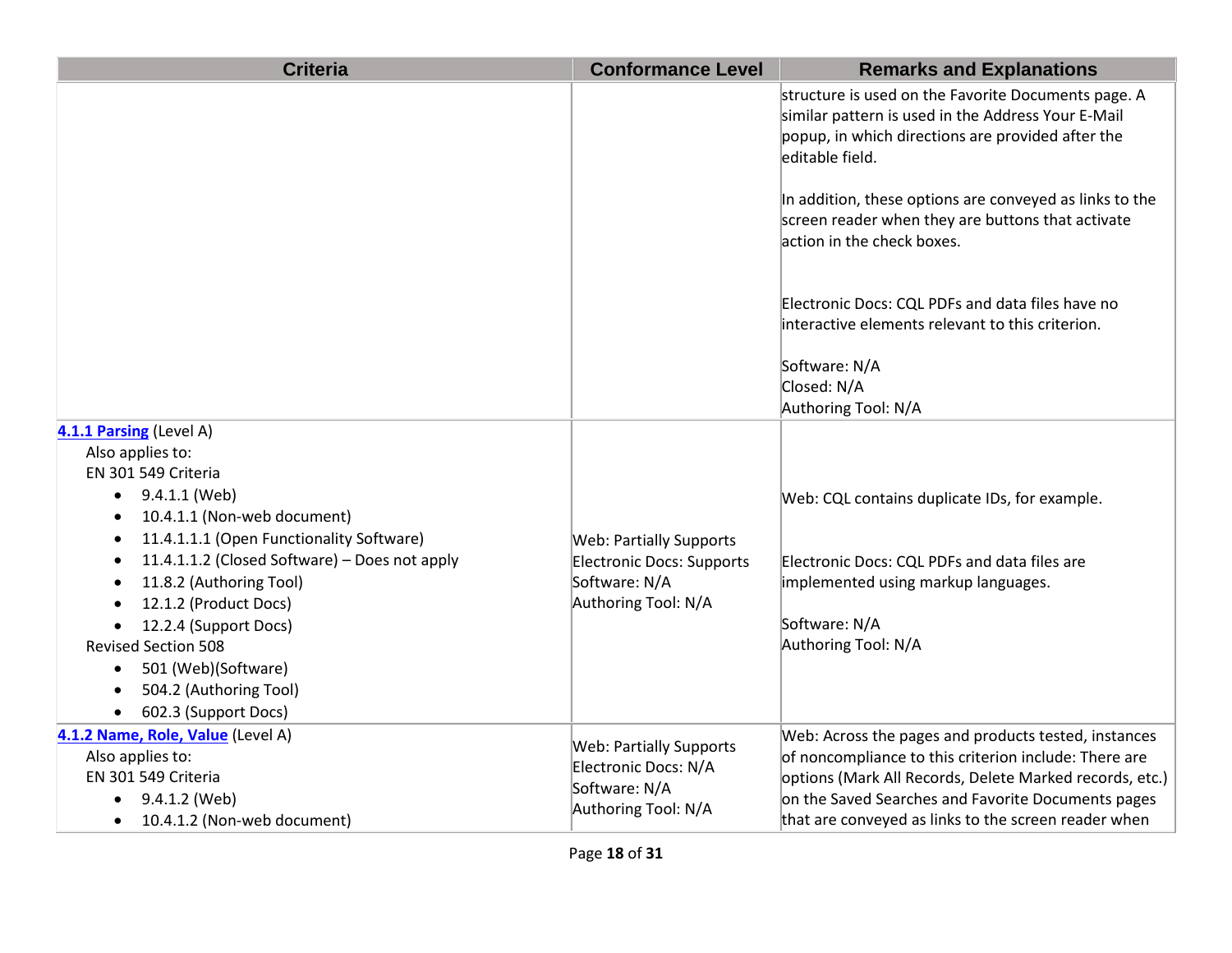| <b>Criteria</b>                                                                                                                                                                                                                                                             | <b>Conformance Level</b> | <b>Remarks and Explanations</b>                                                                                                                                                                                                                                                                                                                                                                          |
|-----------------------------------------------------------------------------------------------------------------------------------------------------------------------------------------------------------------------------------------------------------------------------|--------------------------|----------------------------------------------------------------------------------------------------------------------------------------------------------------------------------------------------------------------------------------------------------------------------------------------------------------------------------------------------------------------------------------------------------|
| 11.4.1.2.1 (Open Functionality Software)<br>11.4.1.2.2 (Closed Software) - Not required<br>11.8.2 (Authoring Tool)<br>12.1.2 (Product Docs)<br>12.2.4 (Support Docs)<br><b>Revised Section 508</b><br>501 (Web)(Software)<br>504.2 (Authoring Tool)<br>602.3 (Support Docs) |                          | they are buttons that activate action in the check boxes.<br>The same occurs for the article options (View PDF, Cite<br>Now!, etc.)<br>Electronic Docs: The only interactive elements found in<br>CQL PDFs and data files are links, and these may not be<br>accessible to assistive technology. Any other<br>interactivity for data files is provided by the program<br>(e.g., Excel).<br>Software: N/A |
|                                                                                                                                                                                                                                                                             |                          | Authoring Tool: N/A                                                                                                                                                                                                                                                                                                                                                                                      |

### **Table 2: Success Criteria, Level AA**

Notes:

| <b>Criteria</b>                                                                                                                                                                                                                                                                                                                                                                                                | <b>Conformance Level</b>                                                                | <b>Remarks and Explanations</b>                                                                                                                                   |
|----------------------------------------------------------------------------------------------------------------------------------------------------------------------------------------------------------------------------------------------------------------------------------------------------------------------------------------------------------------------------------------------------------------|-----------------------------------------------------------------------------------------|-------------------------------------------------------------------------------------------------------------------------------------------------------------------|
| 1.2.4 Captions (Live) (Level AA)<br>Also applies to:<br>EN 301 549 Criteria<br>$\bullet$ 9.1.2.4 (Web)<br>10.1.2.4 (Non-web document)<br>11.1.2.4 (Open Functionality Software)<br>$\bullet$<br>11.1.2.4 (Closed Software)<br>11.8.2 (Authoring Tool)<br>12.1.2 (Product Docs)<br>12.2.4 (Support Docs)<br><b>Revised Section 508</b><br>501 (Web)(Software)<br>504.2 (Authoring Tool)<br>602.3 (Support Docs) | Web: N/A<br>Electronic Docs: N/A<br>Software: N/A<br>Closed: N/A<br>Authoring Tool: N/A | Web: CQL contains no live content.<br>Electronic Docs: CQL PDFs and data files contain no live<br>content.<br>Software: N/A<br>Closed: N/A<br>Authoring Tool: N/A |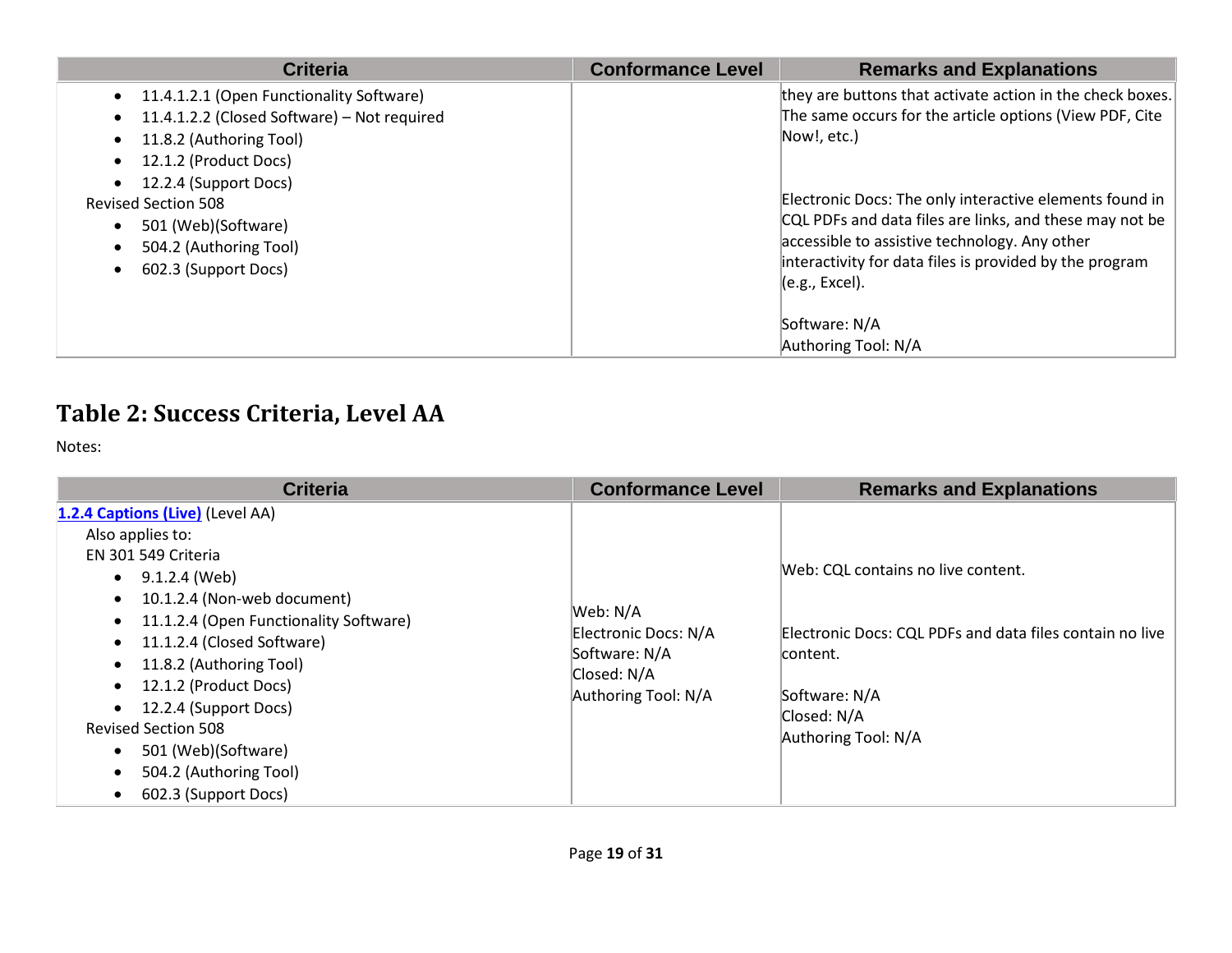| <b>Criteria</b>                                                            | <b>Conformance Level</b>                         | <b>Remarks and Explanations</b>                                                                                      |
|----------------------------------------------------------------------------|--------------------------------------------------|----------------------------------------------------------------------------------------------------------------------|
| 1.2.5 Audio Description (Prerecorded) (Level AA)                           |                                                  |                                                                                                                      |
| Also applies to:                                                           |                                                  | Web: The videos on the Congress, Supreme Court, and                                                                  |
| EN 301 549 Criteria                                                        |                                                  | Voting and Elections Collections' "About" pages are                                                                  |
| 9.1.2.5 (Web)<br>$\bullet$                                                 |                                                  | closed captioned, but do not have audio descriptions or                                                              |
| 10.1.2.5 (Non-web document)<br>$\bullet$                                   |                                                  | transcripts.                                                                                                         |
| 11.1.2.5 (Open Functionality Software)<br>$\bullet$                        | Web: Does Not Support<br><b>Electronic Docs:</b> |                                                                                                                      |
| 11.1.2.5 (Closed Software)<br>$\bullet$                                    | Software: N/A                                    |                                                                                                                      |
| 11.8.2 (Authoring Tool)<br>$\bullet$                                       | Closed: N/A                                      | Electronic Docs: CQL PDFs and data files contain no                                                                  |
| 12.1.2 (Product Docs)<br>$\bullet$                                         | Authoring Tool: N/A                              | video content.                                                                                                       |
| 12.2.4 (Support Docs)<br>$\bullet$                                         |                                                  |                                                                                                                      |
| <b>Revised Section 508</b>                                                 |                                                  | Software: N/A                                                                                                        |
| 501 (Web)(Software)<br>$\bullet$                                           |                                                  | Closed: N/A                                                                                                          |
| 504.2 (Authoring Tool)<br>$\bullet$                                        |                                                  | Authoring Tool: N/A                                                                                                  |
| 602.3 (Support Docs)<br>$\bullet$                                          |                                                  |                                                                                                                      |
|                                                                            |                                                  | Web: Across the pages and products tested, adjusting                                                                 |
| 1.3.4 Orientation (Level AA 2.1 only)                                      |                                                  | the orientation did not affect functionality; however,                                                               |
| Also applies to:                                                           |                                                  | the user experience on many pages in the portrait                                                                    |
| EN 301 549 Criteria                                                        |                                                  | position may be frustrating, as sites are not responsive.                                                            |
| $\bullet$ 9.1.3.4 (Web)                                                    | Web: Supports                                    |                                                                                                                      |
| 10.1.3.4 (Non-web document)<br>$\bullet$                                   | Electronic Docs:                                 |                                                                                                                      |
| 11.1.3.4 (Open Functionality Software)<br>$\bullet$                        | Software: N/A<br>Closed: N/A                     | Electronic Docs: CQL PDFs and data files are not tagged<br>for accessibility, but orientation should not affect user |
| 11.1.3.4 (Closed Software)<br>$\bullet$                                    | Authoring Tool: N/A                              | experience.                                                                                                          |
| 11.8.2 (Authoring Tool)<br>$\bullet$<br>12.1.2 (Product Docs)<br>$\bullet$ |                                                  |                                                                                                                      |
| 12.2.4 (Support Docs)<br>$\bullet$                                         |                                                  | Software: N/A                                                                                                        |
| Revised Section 508 - Does not apply                                       |                                                  | Closed: N/A                                                                                                          |
|                                                                            |                                                  | Authoring Tool: N/A                                                                                                  |
| 1.3.5 Identify Input Purpose (Level AA 2.1 only)                           |                                                  |                                                                                                                      |
| Also applies to:                                                           |                                                  | Web: Search, Advanced Search, and Login editable fields                                                              |
| EN 301 549 Criteria                                                        | <b>Web: Partially Supports</b>                   | present predictive text/options based on previous input,                                                             |
| 9.1.3.5 (Web)<br>$\bullet$                                                 | Electronic Docs: N/A<br>Software: N/A            | but these are not announced to screen readers, only                                                                  |
| 10.1.3.5 (Non-web document)<br>$\bullet$                                   | Closed: N/A                                      | visually. Other editable fields across the content are<br>only noted as "editable" aside from the visible text.      |
| 11.1.3.5 (Open Functionality Software)<br>$\bullet$                        | Authoring Tool: N/A                              |                                                                                                                      |
| 11.1.3.5 (Closed Software)                                                 |                                                  |                                                                                                                      |
| 11.8.2 (Authoring Tool)<br>$\bullet$                                       |                                                  |                                                                                                                      |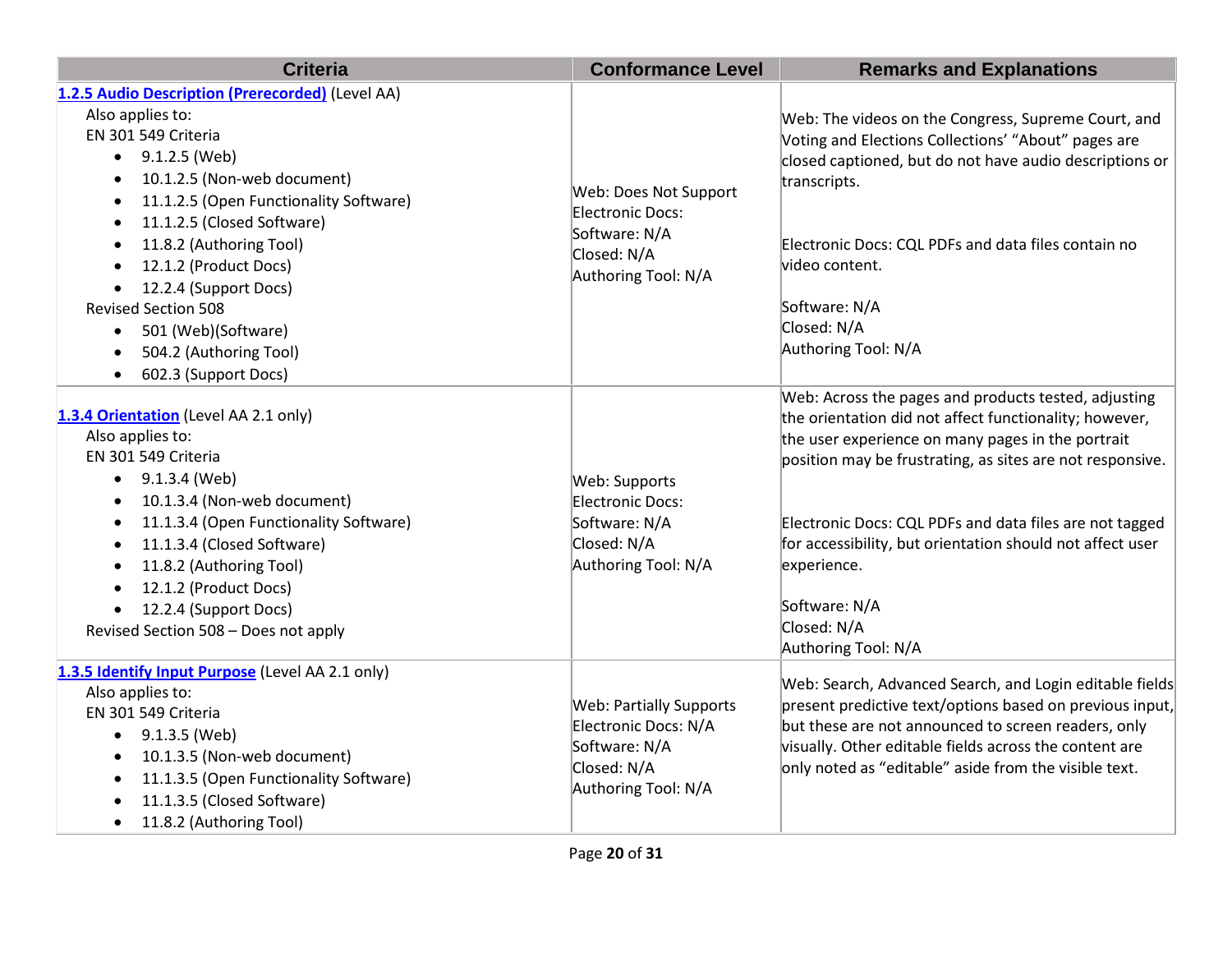| <b>Criteria</b>                                             | <b>Conformance Level</b>                   | <b>Remarks and Explanations</b>                                                                               |
|-------------------------------------------------------------|--------------------------------------------|---------------------------------------------------------------------------------------------------------------|
| 12.1.2 (Product Docs)                                       |                                            | Electronic Docs: CQL PDFs and data files have no                                                              |
| 12.2.4 (Support Docs)                                       |                                            | interactive elements relevant to this criterion.                                                              |
| Revised Section 508 - Does not apply                        |                                            |                                                                                                               |
|                                                             |                                            | Software: N/A<br>Closed: N/A                                                                                  |
|                                                             |                                            | Authoring Tool: N/A                                                                                           |
| 1.4.3 Contrast (Minimum) (Level AA)                         |                                            |                                                                                                               |
| Also applies to:                                            |                                            | Web: Elements across the pages and products, including                                                        |
| EN 301 549 Criteria                                         |                                            | the drop-down header menu, do not meet the                                                                    |
| 9.1.4.3 (Web)<br>$\bullet$                                  |                                            | minimum contrast requirement.                                                                                 |
| 10.1.4.3 (Non-web document)<br>$\bullet$                    | <b>Web: Partially Supports</b>             |                                                                                                               |
| 11.1.4.3 (Open Functionality Software)<br>٠                 | <b>Electronic Docs: Partially</b>          |                                                                                                               |
| 11.1.4.3 (Closed Software)<br>$\bullet$                     | Supports                                   | Electronic Docs: Elements across the CQL PDFs and data                                                        |
| 11.8.2 (Authoring Tool)                                     | Software: N/A                              | files do not meet the minimum contrast requirement.                                                           |
| 12.1.2 (Product Docs)                                       | Closed: N/A                                |                                                                                                               |
| 12.2.4 (Support Docs)                                       | Authoring Tool: N/A                        |                                                                                                               |
| <b>Revised Section 508</b>                                  |                                            | Software: N/A<br>Closed: N/A                                                                                  |
| 501 (Web)(Software)<br>$\bullet$                            |                                            | Authoring Tool: N/A                                                                                           |
| 504.2 (Authoring Tool)<br>602.3 (Support Docs)<br>$\bullet$ |                                            |                                                                                                               |
|                                                             |                                            | Web: Across the pages and products tested, instances                                                          |
| 1.4.4 Resize text (Level AA)                                |                                            | of noncompliance to this criterion include: On product                                                        |
| Also applies to:<br>EN 301 549 Criteria                     |                                            | pages, the social media icons reflow down "behind" the                                                        |
| $\bullet$ 9.1.4.4 (Web)                                     |                                            | search box; they do continue to work. There are                                                               |
| 10.1.4.4 (Non-web document)                                 |                                            | significant instances of text crashing, as reflow does not                                                    |
| 11.1.4.4.1 (Open Functionality Software)<br>$\bullet$       | <b>Web: Partially Supports</b>             | always happen smoothly.                                                                                       |
| 11.1.4.4.2 (Closed Software)<br>٠                           | Electronic Docs: Supports<br>Software: N/A |                                                                                                               |
| 11.8.2 (Authoring Tool)                                     |                                            | Note that while functionality works, the visual                                                               |
| 12.1.2 (Product Docs)                                       | Closed: N/A<br>Authoring Tool: N/A         | presentation does not follow visual focus, and the page<br>may visibly "jerk" from place to place as the page |
| 12.2.4 (Support Docs)<br>$\bullet$                          |                                            | scrolls.                                                                                                      |
| <b>Revised Section 508</b>                                  |                                            |                                                                                                               |
| 501 (Web)(Software)                                         |                                            |                                                                                                               |
| 504.2 (Authoring Tool)                                      |                                            | Electronic Docs: CQL PDFs and data files are not tagged                                                       |
| 602.3 (Support Docs)                                        |                                            | for accessibility, so links, etc., may not work. However,                                                     |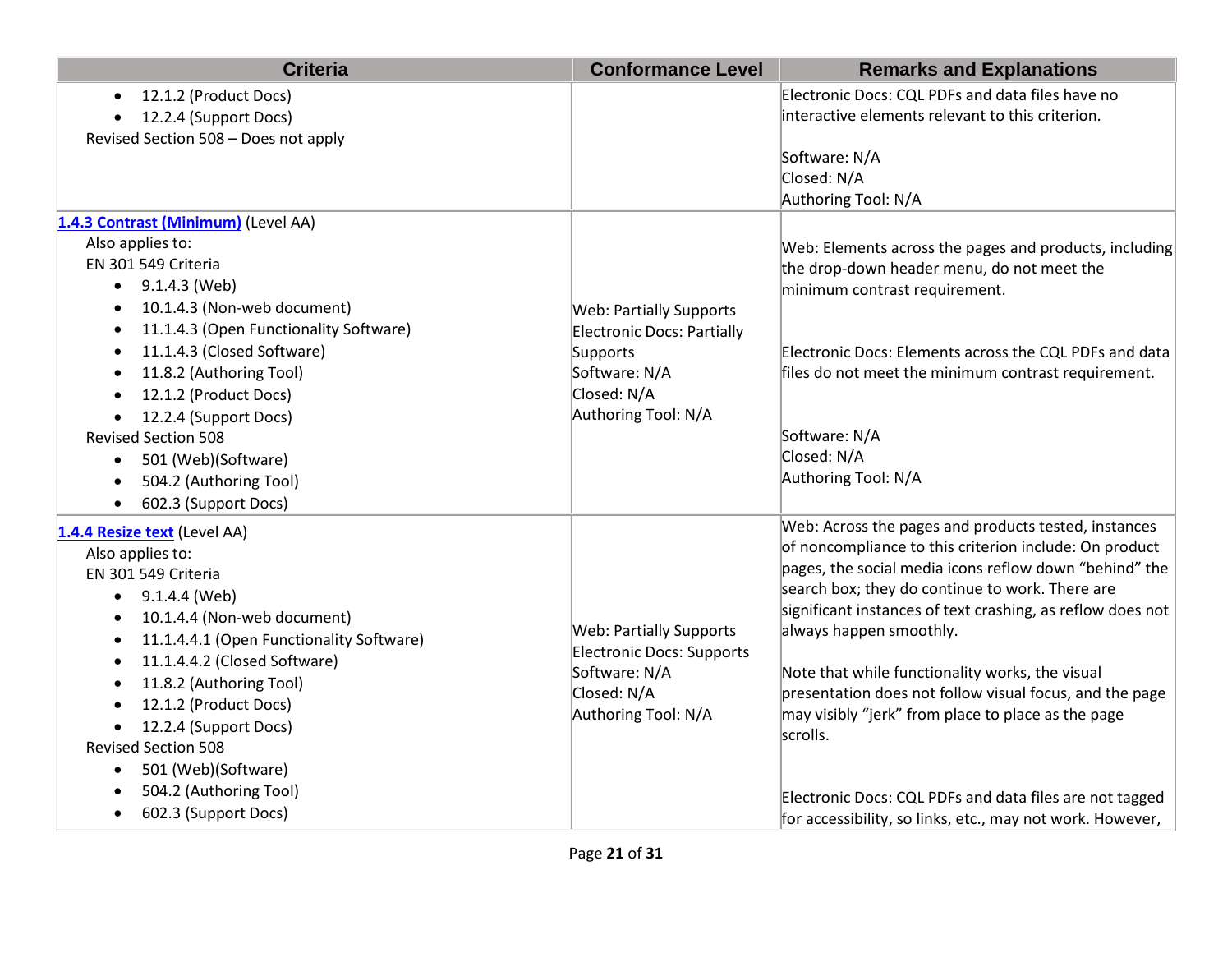| <b>Criteria</b>                                                                                                                                                                                                                                                                                                                                                                                                                                                                                                                               | <b>Conformance Level</b>                                                                                                      | <b>Remarks and Explanations</b>                                                                                                                                                                                                                                                                                                                                                                                                                                                                          |
|-----------------------------------------------------------------------------------------------------------------------------------------------------------------------------------------------------------------------------------------------------------------------------------------------------------------------------------------------------------------------------------------------------------------------------------------------------------------------------------------------------------------------------------------------|-------------------------------------------------------------------------------------------------------------------------------|----------------------------------------------------------------------------------------------------------------------------------------------------------------------------------------------------------------------------------------------------------------------------------------------------------------------------------------------------------------------------------------------------------------------------------------------------------------------------------------------------------|
|                                                                                                                                                                                                                                                                                                                                                                                                                                                                                                                                               |                                                                                                                               | resizing the text is not the cause of the lack of<br>accessibility.<br>Software: N/A<br>Closed: N/A<br>Authoring Tool: N/A                                                                                                                                                                                                                                                                                                                                                                               |
| 1.4.5 Images of Text (Level AA)<br>Also applies to:<br>EN 301 549 Criteria<br>9.1.4.5 (Web)<br>$\bullet$<br>10.1.4.5 (Non-web document)<br>$\bullet$<br>11.1.4.5.1 (Open Functionality Software)<br>$\bullet$<br>11.1.4.5.2 (Closed Software) - Does not apply<br>$\bullet$<br>11.8.2 (Authoring Tool)<br>$\bullet$<br>12.1.2 (Product Docs)<br>$\bullet$<br>12.2.4 (Support Docs)<br>$\bullet$<br><b>Revised Section 508</b><br>501 (Web)(Software)<br>$\bullet$<br>504.2 (Authoring Tool)<br>$\bullet$<br>602.3 (Support Docs)<br>$\bullet$ | <b>Web: Partially Supports</b><br>Electronic Docs:<br>Software: N/A<br>Authoring Tool: N/A                                    | Web: For the pages and products tested, images of text<br>are not used in lieu of text. However, any graphics and<br>tables captured as images in the content do not have<br>long descriptions.<br>Electronic Docs: CQL PDFs and data files are not tagged<br>for accessibility, but are not scanned images, so should<br>still be readable by a screen reader. However, graphics<br>and tables captured as images do not have alt text or<br>long descriptions.<br>Software: N/A<br>Authoring Tool: N/A |
| 1.4.10 Reflow (Level AA 2.1 only)<br>Also applies to:<br>EN 301 549 Criteria<br>9.1.4.10 (Web)<br>$\bullet$<br>10.1.4.10 (Non-web document)<br>٠<br>11.1.4.10.1 (Open Functionality Software)<br>٠<br>11.1.4.10.2 (Closed Software)<br>$\bullet$<br>11.8.2 (Authoring Tool)<br>12.1.2 (Product Docs)<br>$\bullet$<br>12.2.4 (Support Docs)<br>$\bullet$<br>Revised Section 508 - Does not apply                                                                                                                                               | <b>Web: Partially Supports</b><br>Electronic Docs: Does Not<br>Support<br>Software: N/A<br>Closed: N/A<br>Authoring Tool: N/A | Web: Across pages and products tested, CQL pages<br>frequently do not reflow to avoid the need to scroll<br>both horizontally and vertically.<br>Electronic Docs: CQL PDFs do not reflow to prevent the<br>need for scrolling in two directions.<br>Software: N/A<br>Closed: N/A<br>Authoring Tool: N/A                                                                                                                                                                                                  |
| 1.4.11 Non-text Contrast (Level AA 2.1 only)<br>Also applies to:<br>EN 301 549 Criteria<br>9.1.4.11 (Web)<br>$\bullet$                                                                                                                                                                                                                                                                                                                                                                                                                        | <b>Web: Partially Supports</b><br>Electronic Docs:<br>Software: N/A<br>Closed: N/A                                            | Web: There graphics in the CQL product that do not<br>meet this criterion and no alt text or long descriptions<br>are provided.                                                                                                                                                                                                                                                                                                                                                                          |
|                                                                                                                                                                                                                                                                                                                                                                                                                                                                                                                                               | Page 22 of 31                                                                                                                 |                                                                                                                                                                                                                                                                                                                                                                                                                                                                                                          |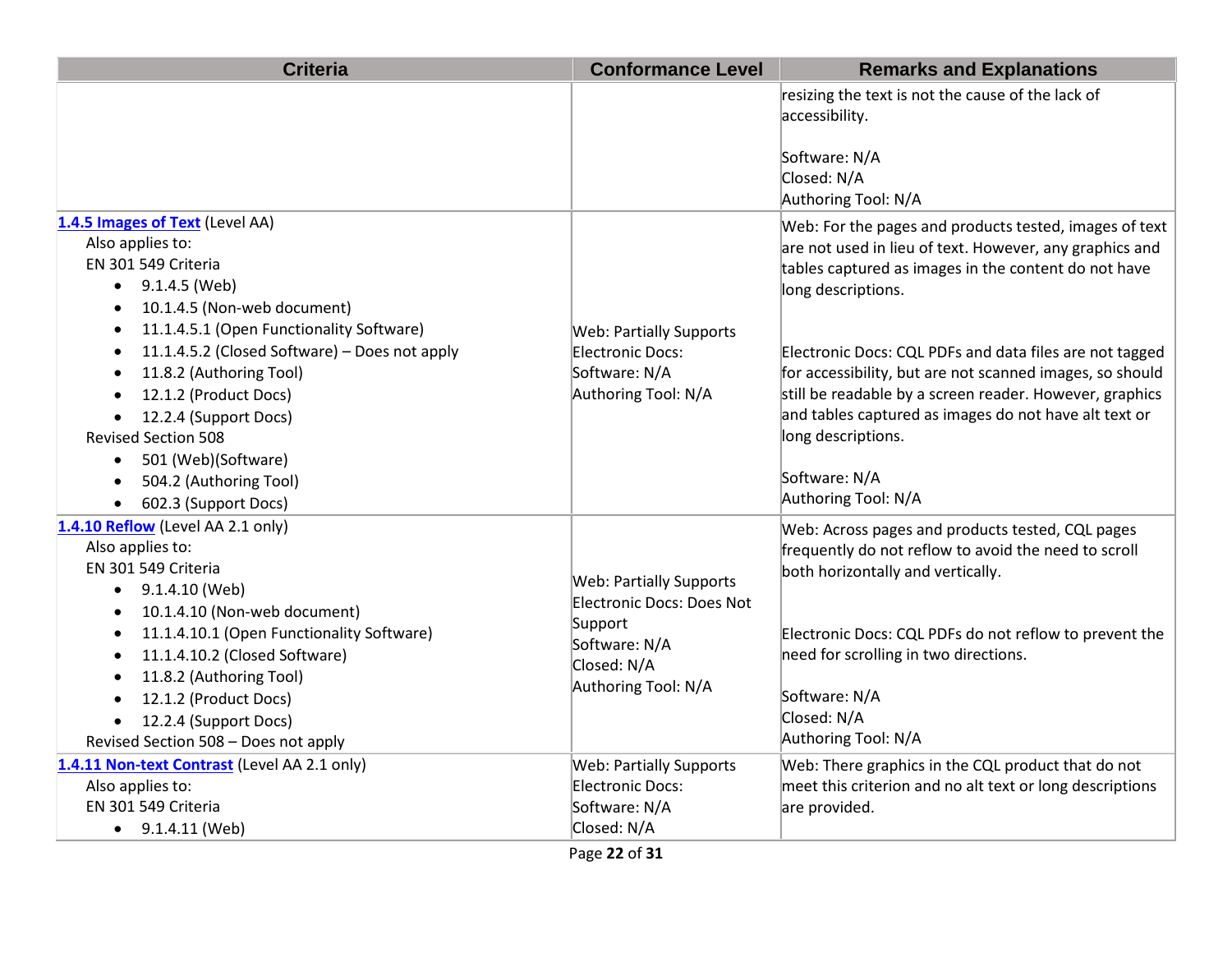| <b>Criteria</b>                                                                                                                                                                                                                                                                                                                                                                                                   | <b>Conformance Level</b>                                                                                      | <b>Remarks and Explanations</b>                                                                                                                                                                                                                                                                                                                                                                                                                                                                               |
|-------------------------------------------------------------------------------------------------------------------------------------------------------------------------------------------------------------------------------------------------------------------------------------------------------------------------------------------------------------------------------------------------------------------|---------------------------------------------------------------------------------------------------------------|---------------------------------------------------------------------------------------------------------------------------------------------------------------------------------------------------------------------------------------------------------------------------------------------------------------------------------------------------------------------------------------------------------------------------------------------------------------------------------------------------------------|
| 10.1.4.11 (Non-web document)<br>$\bullet$<br>11.1.4.11 (Open Functionality Software)<br>٠<br>11.1.4.11 (Closed Software)<br>$\bullet$<br>11.8.2 (Authoring Tool)<br>$\bullet$<br>12.1.2 (Product Docs)<br>$\bullet$<br>12.2.4 (Support Docs)<br>$\bullet$<br>Revised Section 508 - Does not apply                                                                                                                 | Authoring Tool: N/A                                                                                           | Electronic Docs: CQL PDFs and data files likely contain<br>graphics that do not meet this criterion, and no alt text<br>or long descriptions are provided.<br>Software: N/A<br>Closed: N/A<br>Authoring Tool: N/A                                                                                                                                                                                                                                                                                             |
| 1.4.12 Text Spacing (Level AA 2.1 only)<br>Also applies to:<br>EN 301 549 Criteria<br>9.1.4.12 (Web)<br>$\bullet$<br>10.1.4.12 (Non-web document)<br>$\bullet$<br>11.1.4.12 (Open Functionality Software)<br>$\bullet$<br>11.1.4.12 (Closed Software)<br>$\bullet$<br>11.8.2 (Authoring Tool)<br>12.1.2 (Product Docs)<br>$\bullet$<br>12.2.4 (Support Docs)<br>$\bullet$<br>Revised Section 508 - Does not apply | <b>Web: Partially Supports</b><br>Electronic Docs: N/A<br>Software: N/A<br>Closed: N/A<br>Authoring Tool: N/A | Web: For a majority of the pages and products tested,<br>adjusting text spacing did not affect content or<br>functionality. However, there are instances of the<br>reflow causes visual text crashes.<br>Electronic Docs: This criterion is currently not applicable<br>to PDFs. The data files tested were not affected by this<br>criterion.<br>Software: N/A<br>Closed: N/A<br>Authoring Tool: N/A                                                                                                         |
| 1.4.13 Content on Hover or Focus (Level AA 2.1 only)<br>Also applies to:<br>EN 301 549 Criteria<br>9.1.4.13 (Web)<br>$\bullet$<br>10.1.4.13 (Non-web document)<br>$\bullet$<br>11.1.4.13 (Open Functionality Software)<br>$\bullet$<br>11.1.4.13 (Closed Software)<br>$\bullet$<br>11.8.2 (Authoring Tool)<br>$\bullet$<br>12.1.2 (Product Docs)<br>12.2.4 (Support Docs)<br>Revised Section 508 - Does not apply | Web: Does Not Support<br>Electronic Docs: N/A<br>Software: N/A<br>Closed: N/A<br>Authoring Tool: N/A          | Web: There are few instances of hover-over/focus text<br>in CQL; however, those present do not meet the<br>conditions of this criterion. These include the<br>About/Resources/Librarian Resources drop-down<br>menus and the Browse Topics/Election<br>Results/Compare Data tabs in Voting and Elections<br>Collection, although the later hidden text is read to<br>screen readers.<br>Electronic Docs: CQL PDFs and data files have no<br>interactive elements relevant to this criterion.<br>Software: N/A |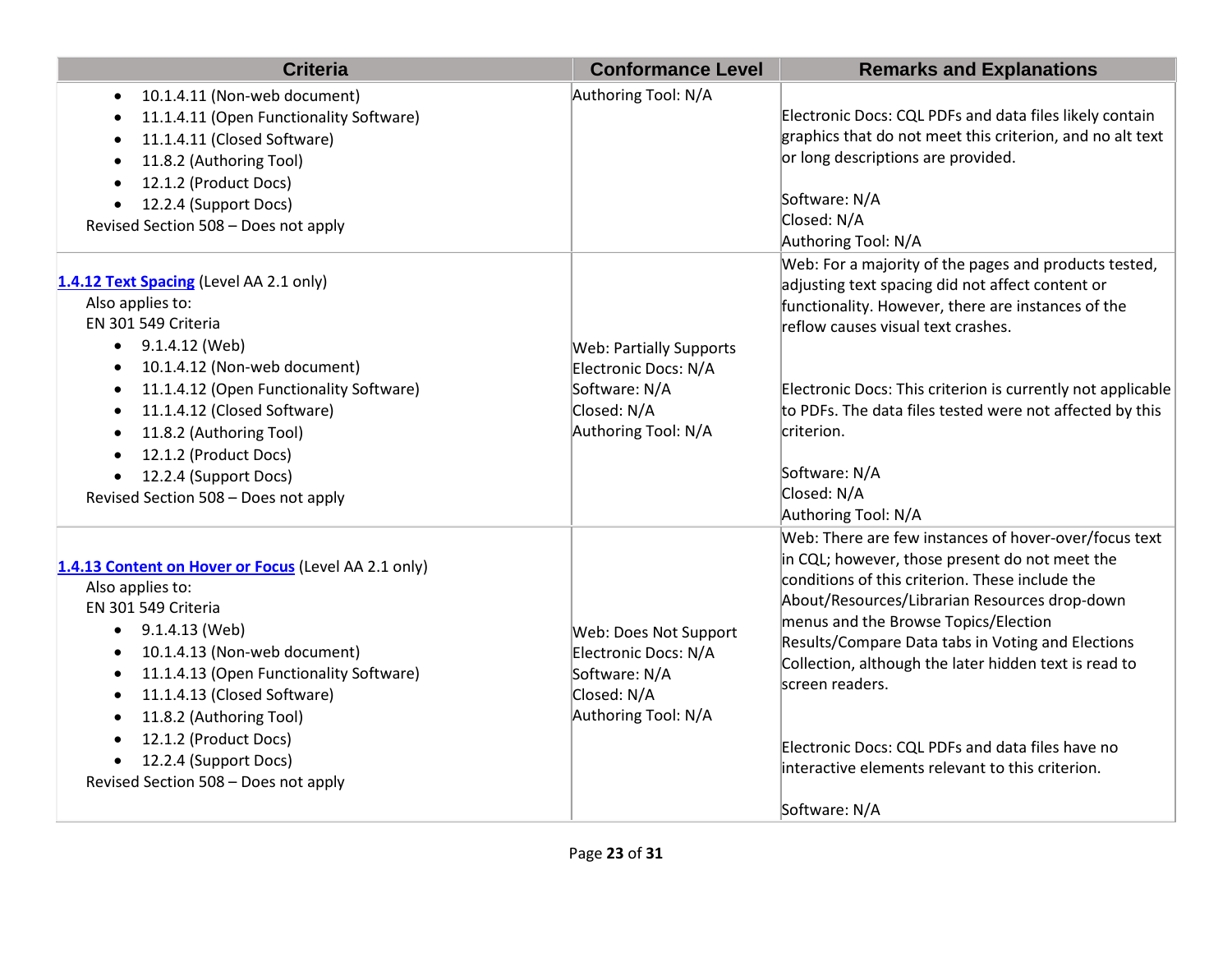| <b>Criteria</b>                                                      | <b>Conformance Level</b>       | <b>Remarks and Explanations</b>                               |
|----------------------------------------------------------------------|--------------------------------|---------------------------------------------------------------|
|                                                                      |                                | Closed: N/A                                                   |
|                                                                      |                                | Authoring Tool: N/A                                           |
| 2.4.5 Multiple Ways (Level AA)                                       |                                |                                                               |
| Also applies to:                                                     |                                |                                                               |
| EN 301 549 Criteria                                                  |                                |                                                               |
| $\bullet$ 9.2.4.5 (Web)                                              |                                | Web: The CQL product site provides multiple ways to           |
| 10.2.4.5 (Non-web document) - Does not apply                         |                                | access the content.                                           |
| 11.2.4.5 (Open Functionality Software) - Does not apply<br>$\bullet$ | Web: Supports                  |                                                               |
| 11.2.4.5 (Closed Software) - Does not apply<br>$\bullet$             | Electronic Docs: N/A           |                                                               |
| 11.8.2 (Authoring Tool)                                              | Authoring Tool: N/A            | Electronic Docs: CQL PDFs and data files have no              |
| 12.1.2 (Product Docs)                                                |                                | elements relevant to this criterion.                          |
| 12.2.4 (Support Docs)                                                |                                |                                                               |
| <b>Revised Section 508</b>                                           |                                | Authoring Tool: N/A                                           |
| 501 (Web)(Software) - Does not apply to non-web software             |                                |                                                               |
| 504.2 (Authoring Tool)                                               |                                |                                                               |
| 602.3 (Support Docs) - Does not apply to non-web docs                |                                |                                                               |
| 2.4.6 Headings and Labels (Level AA)                                 |                                | Web: Across the pages and products tested, instances          |
| Also applies to:                                                     |                                | of noncompliance to this criterion include: Across the        |
| EN 301 549 Criteria                                                  |                                | pages and products, heading levels are skipped, and not       |
| 9.2.4.6 (Web)                                                        |                                | all pages have an H1. In addition, there are missing and      |
| 10.2.4.6 (Non-web document)                                          | <b>Web: Partially Supports</b> | empty form labels, for example, in the Search and in the      |
| 11.2.4.6 (Open Functionality Software)                               | Electronic Docs: Partially     | Collections. In addition, there are empty headings, such      |
| 11.2.4.6 (Closed Software)                                           | Supports                       | as in Voting and Elections Collections.                       |
| 11.8.2 (Authoring Tool)                                              | Software: N/A                  |                                                               |
| 12.1.2 (Product Docs)                                                | Closed: N/A                    | Electronic Docs: CQL PDFs and data files are not tagged       |
| 12.2.4 (Support Docs)                                                | Authoring Tool: N/A            | for accessibility, but should still be available to AT users. |
| <b>Revised Section 508</b>                                           |                                |                                                               |
| 501 (Web)(Software)<br>$\bullet$                                     |                                | Software: N/A                                                 |
| 504.2 (Authoring Tool)                                               |                                | Closed: N/A                                                   |
| 602.3 (Support Docs)                                                 |                                | Authoring Tool: N/A                                           |
| 2.4.7 Focus Visible (Level AA)                                       | <b>Web: Partially Supports</b> | Web: Across the pages and products tested, instances          |
| Also applies to:                                                     | Electronic Docs:               | of noncompliance to this criterion include: When there        |
| EN 301 549 Criteria                                                  | Software: N/A                  | is keyboard focus, there is visible focus. However,           |
| $\bullet$ 9.2.4.7 (Web)                                              | Closed: N/A                    | sometimes that focus is not visible; for example, when        |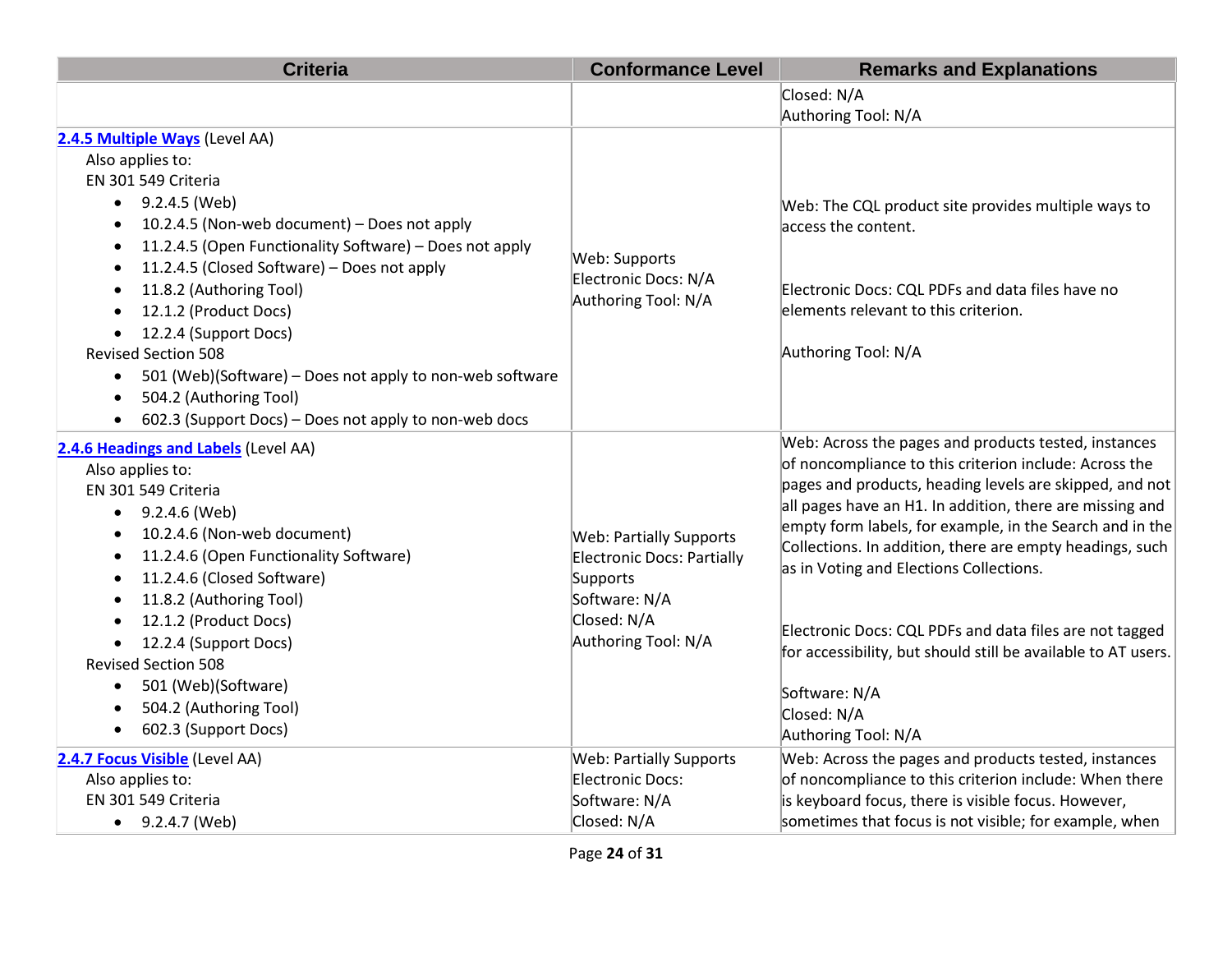| <b>Criteria</b>                                                                                                                                                                                                                                                                                                                                                                                                                                                                              | <b>Conformance Level</b>                                                      | <b>Remarks and Explanations</b>                                                                                                                                                                                                                                                                                                                                                                                                                                                                                                                                                              |
|----------------------------------------------------------------------------------------------------------------------------------------------------------------------------------------------------------------------------------------------------------------------------------------------------------------------------------------------------------------------------------------------------------------------------------------------------------------------------------------------|-------------------------------------------------------------------------------|----------------------------------------------------------------------------------------------------------------------------------------------------------------------------------------------------------------------------------------------------------------------------------------------------------------------------------------------------------------------------------------------------------------------------------------------------------------------------------------------------------------------------------------------------------------------------------------------|
| 10.2.4.7 (Non-web document)<br>$\bullet$<br>11.2.4.7 (Open Functionality Software)<br>11.2.4.7 (Closed Software)<br>11.8.2 (Authoring Tool)<br>12.1.2 (Product Docs)<br>12.2.4 (Support Docs)<br><b>Revised Section 508</b><br>501 (Web)(Software)<br>$\bullet$<br>504.2 (Authoring Tool)<br>$\bullet$<br>602.3 (Support Docs)<br>$\bullet$                                                                                                                                                  | Authoring Tool: N/A                                                           | navigating through the CQ Almanac year images, no<br>outline is visible because it's white on white.<br>Electronic Docs:<br>Software: N/A<br>Closed: N/A<br>Authoring Tool: N/A                                                                                                                                                                                                                                                                                                                                                                                                              |
| 3.1.2 Language of Parts (Level AA)<br>Also applies to:<br>EN 301 549 Criteria<br>9.3.1.2 (Web)<br>$\bullet$<br>10.3.1.2 (Non-web document)<br>11.3.1.2 (Open Functionality Software) - Does not apply<br>11.3.1.2 (Closed Software) - Does not apply<br>11.8.2 (Authoring Tool)<br>12.1.2 (Product Docs)<br>12.2.4 (Support Docs)<br>$\bullet$<br><b>Revised Section 508</b><br>501 (Web)(Software)<br>$\bullet$<br>504.2 (Authoring Tool)<br>$\bullet$<br>602.3 (Support Docs)<br>$\bullet$ | Web: N/A<br>Electronic Docs: N/A<br>Software: N/A<br>Authoring Tool: N/A      | Web: All CQL content is in English<br>Electronic Docs: All CQL PDF and data files content is in<br>English.<br>Software: N/A<br>Authoring Tool: N/A                                                                                                                                                                                                                                                                                                                                                                                                                                          |
| 3.2.3 Consistent Navigation (Level AA)<br>Also applies to:<br>EN 301 549 Criteria<br>9.3.2.3 (Web)<br>$\bullet$<br>10.3.2.3 (Non-web document) - Does not apply<br>$\bullet$<br>11.3.2.3 (Open Functionality Software) - Does not apply<br>11.3.2.3 (Closed Software) - Does not apply<br>٠<br>11.8.2 (Authoring Tool)<br>12.1.2 (Product Docs)<br>12.2.4 (Support Docs)                                                                                                                     | <b>Web: Partially Supports</b><br>Electronic Docs: N/A<br>Authoring Tool: N/A | Web: Exceptions to this criterion found in CQL include:<br>The CQPress icon sometimes linking to the CQ Press<br>Library home page and other times linking to the CQ<br>Press page on the SAGE marketing site. There may be<br>both a CQ Press icon and CQ Press Library icon on some<br>pages. Elsewhere, the Request Free Trial link under<br>Librarian Resources goes to a different page than the<br>Sign up for a free trial link on the CQL home page.<br>Various sub-components of the Librarian Other<br>Resources page are linked back to from across CQL<br>under different names. |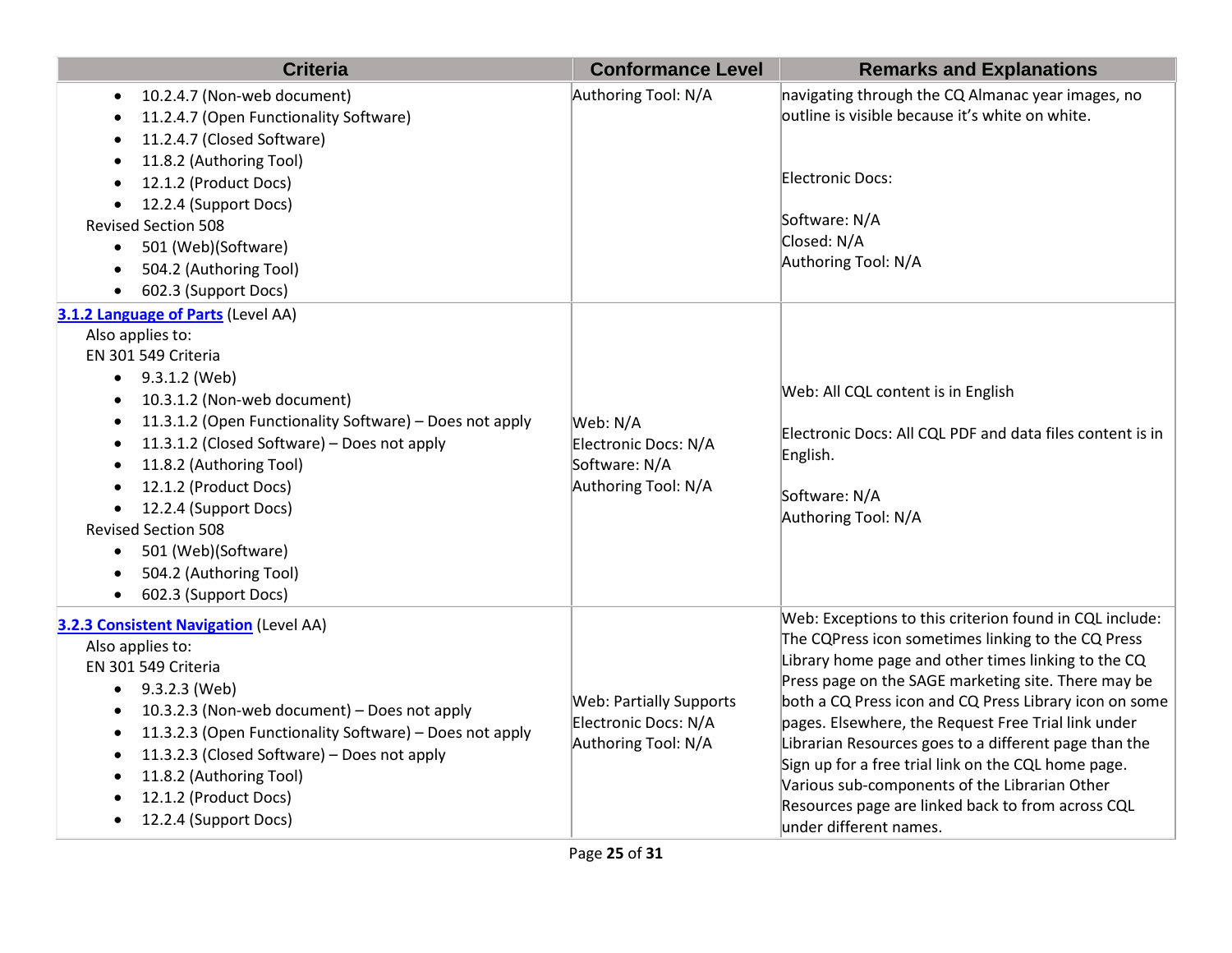| <b>Criteria</b>                                                                                                                                                                                                                                                                                                                                                                                                                                                                                                                                                  | <b>Conformance Level</b>                                                                                      | <b>Remarks and Explanations</b>                                                                                                                                                                                                                                                                                                                                                                |
|------------------------------------------------------------------------------------------------------------------------------------------------------------------------------------------------------------------------------------------------------------------------------------------------------------------------------------------------------------------------------------------------------------------------------------------------------------------------------------------------------------------------------------------------------------------|---------------------------------------------------------------------------------------------------------------|------------------------------------------------------------------------------------------------------------------------------------------------------------------------------------------------------------------------------------------------------------------------------------------------------------------------------------------------------------------------------------------------|
| <b>Revised Section 508</b><br>501 (Web)(Software) – Does not apply to non-web software<br>$\bullet$<br>504.2 (Authoring Tool)<br>602.3 (Support Docs) - Does not apply to non-web docs                                                                                                                                                                                                                                                                                                                                                                           |                                                                                                               | Across the products, sometimes focus moves from the<br>top of the page to the left nav, then to the running<br>head, and then to main content pane. Other times,<br>focus moves across the top running heads, then down<br>the left nav, then to the main content pane.<br>Electronic Docs: CQL PDFs are not interactive. For data<br>files, this criterion would be determined by the program |
|                                                                                                                                                                                                                                                                                                                                                                                                                                                                                                                                                                  |                                                                                                               | (Excel, etc.)<br>Authoring Tool: N/A                                                                                                                                                                                                                                                                                                                                                           |
| <b>3.2.4 Consistent Identification (Level AA)</b><br>Also applies to:<br>EN 301 549 Criteria<br>$-9.3.2.4$ (Web)<br>10.3.2.4 (Non-web document) - Does not apply<br>11.3.2.4 (Open Functionality Software) - Does not apply<br>$\bullet$<br>11.3.2.4 (Closed Software) - Does not apply<br>$\bullet$<br>11.8.2 (Authoring Tool)<br>12.1.2 (Product Docs)<br>• 12.2.4 (Support Docs)<br><b>Revised Section 508</b><br>501 (Web)(Software) - Does not apply to non-web software<br>504.2 (Authoring Tool)<br>602.3 (Support Docs) - Does not apply to non-web docs | <b>Web: Partially Supports</b><br>Electronic Docs: N/A<br>Authoring Tool: N/A                                 | Web: See Consistent Navigation notes.<br>Electronic Docs: CQL PDFs are not interactive. For data<br>files, this criterion would be determined by the program<br>(Excel, etc.)<br>Authoring Tool: N/A                                                                                                                                                                                           |
| 3.3.3 Error Suggestion (Level AA)<br>Also applies to:<br>EN 301 549 Criteria<br>$\bullet$ 9.3.3.3 (Web)<br>10.3.3.3 (Non-web document)<br>11.3.3.3 (Open Functionality Software)<br>11.3.3.3 (Closed Software)<br>11.8.2 (Authoring Tool)                                                                                                                                                                                                                                                                                                                        | <b>Web: Partially Supports</b><br>Electronic Docs: N/A<br>Software: N/A<br>Closed: N/A<br>Authoring Tool: N/A | Web: See comments in Error Identification<br>Electronic Docs: CQL PDFs have no interactive elements<br>relevant to this criterion. For data files, this criterion<br>would be determined by the program (Excel, etc.)<br>Software: N/A                                                                                                                                                         |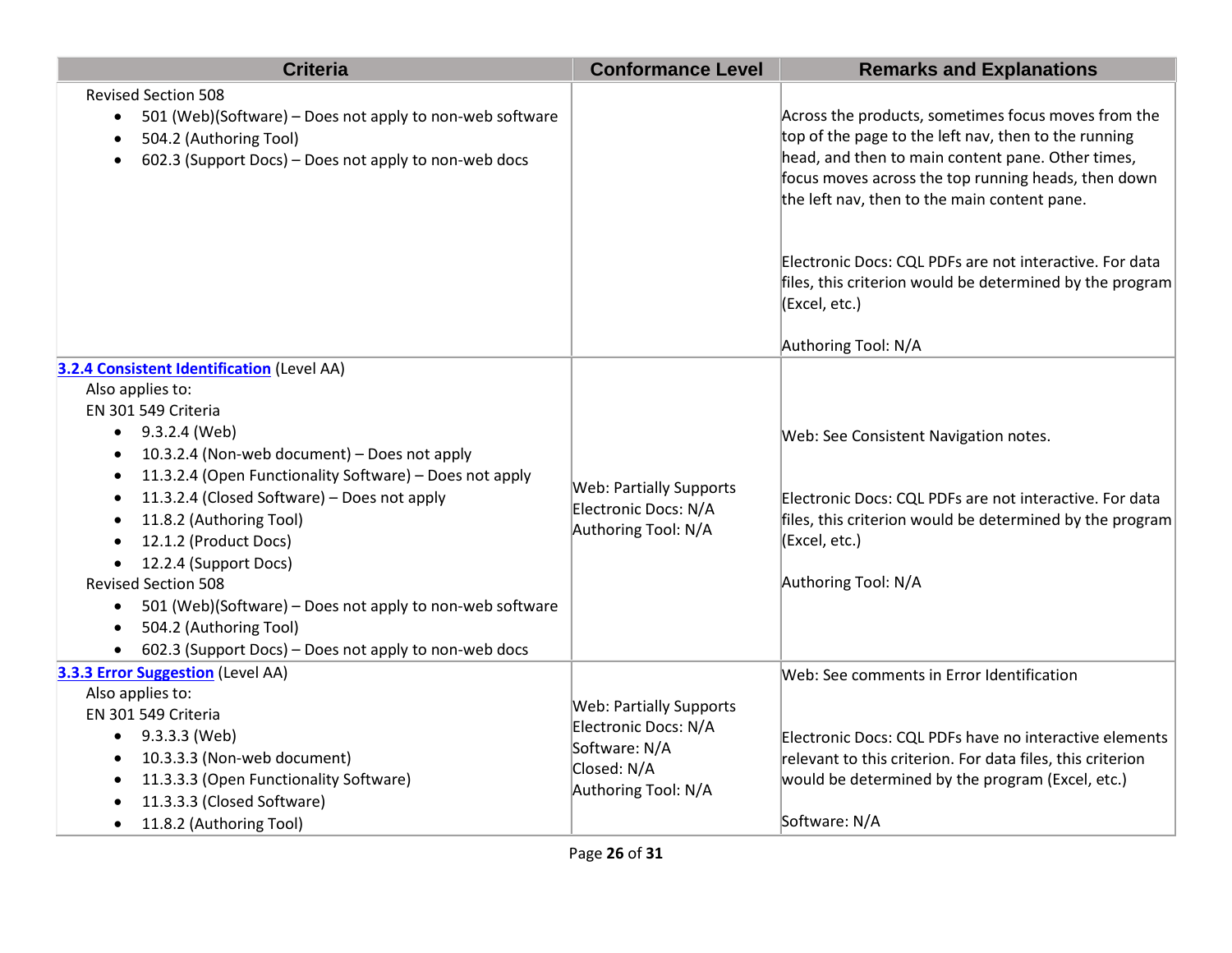| <b>Criteria</b>                                                                                                                                                                                                                                                                                                                                                                                                                             | <b>Conformance Level</b>                                                                                      | <b>Remarks and Explanations</b>                                                                                                                                                                                                                                                                                                                                                                                                                                                                                                                                                                                                                                                                                                                                                                                                                              |
|---------------------------------------------------------------------------------------------------------------------------------------------------------------------------------------------------------------------------------------------------------------------------------------------------------------------------------------------------------------------------------------------------------------------------------------------|---------------------------------------------------------------------------------------------------------------|--------------------------------------------------------------------------------------------------------------------------------------------------------------------------------------------------------------------------------------------------------------------------------------------------------------------------------------------------------------------------------------------------------------------------------------------------------------------------------------------------------------------------------------------------------------------------------------------------------------------------------------------------------------------------------------------------------------------------------------------------------------------------------------------------------------------------------------------------------------|
| 12.1.2 (Product Docs)<br>12.2.4 (Support Docs)<br><b>Revised Section 508</b><br>501 (Web)(Software)<br>$\bullet$<br>504.2 (Authoring Tool)<br>602.3 (Support Docs)                                                                                                                                                                                                                                                                          |                                                                                                               | Closed: N/A<br>Authoring Tool: N/A                                                                                                                                                                                                                                                                                                                                                                                                                                                                                                                                                                                                                                                                                                                                                                                                                           |
| 3.3.4 Error Prevention (Legal, Financial, Data) (Level AA)<br>Also applies to:<br>EN 301 549 Criteria<br>9.3.3.4 (Web)<br>$\bullet$<br>10.3.3.4 (Non-web document)<br>11.3.3.4 (Open Functionality Software)<br>11.3.3.4 (Closed Software)<br>11.8.2 (Authoring Tool)<br>12.1.2 (Product Docs)<br>12.2.4 (Support Docs)<br><b>Revised Section 508</b><br>501 (Web)(Software)<br>$\bullet$<br>504.2 (Authoring Tool)<br>602.3 (Support Docs) | <b>Web: Partially Supports</b><br>Electronic Docs: N/A<br>Software: N/A<br>Closed: N/A<br>Authoring Tool: N/A | Web: Across the pages and products tested, instances<br>of noncompliance to this criterion include: Those<br>entering information, such as when creating an account,<br>are notified of errors and there is a Proceed (submit)<br>button so that submission is not automatic. However,<br>On the Favorite Documents and Saved Searches pages,<br>when the Mark All Records button is used, there is no<br>way to undo without manually going to the individual<br>entries. The Request a Free Trial form under Librarian<br>Resources can be submitted with any information as<br>long as the required fields are filled.<br>Electronic Docs: CQL PDFs have no interactive elements<br>relevant to this criterion. For data files, this criterion<br>would be determined by the program (Excel, etc.)<br>Software: N/A<br>Closed: N/A<br>Authoring Tool: N/A |
| 4.1.3 Status Messages (Level AA 2.1 only)<br>Also applies to:<br>EN 301 549 Criteria<br>9.4.1.3 (Web)<br>$\bullet$<br>10.4.1.3 (Non-web document) - Does not apply<br>11.4.1.3 (Open Functionality Software) - Does not apply<br>$\bullet$<br>11.4.1.3 (Closed Software) - Does not apply<br>11.8.2 (Authoring Tool)<br>12.1.2 (Product Docs)                                                                                               | <b>Web: Partially Supports</b><br>Electronic Docs: N/A<br>Authoring Tool: N/A                                 | Web: CQL users are not alerted to most status changes,<br>such as when Ascending/Descending functionality has<br>been successfully used. The same is true for the Mark<br>All Records, etc., type of functionality. The View PDF<br>functionality is conveyed as a link, but users are not<br>alerted that when activated, the PDF is actually being<br>saved. When the Save function is activated, AT users are<br>not alerted. Focus landing on popup messaging is<br>mostly compliant, but can be inconsistent.                                                                                                                                                                                                                                                                                                                                           |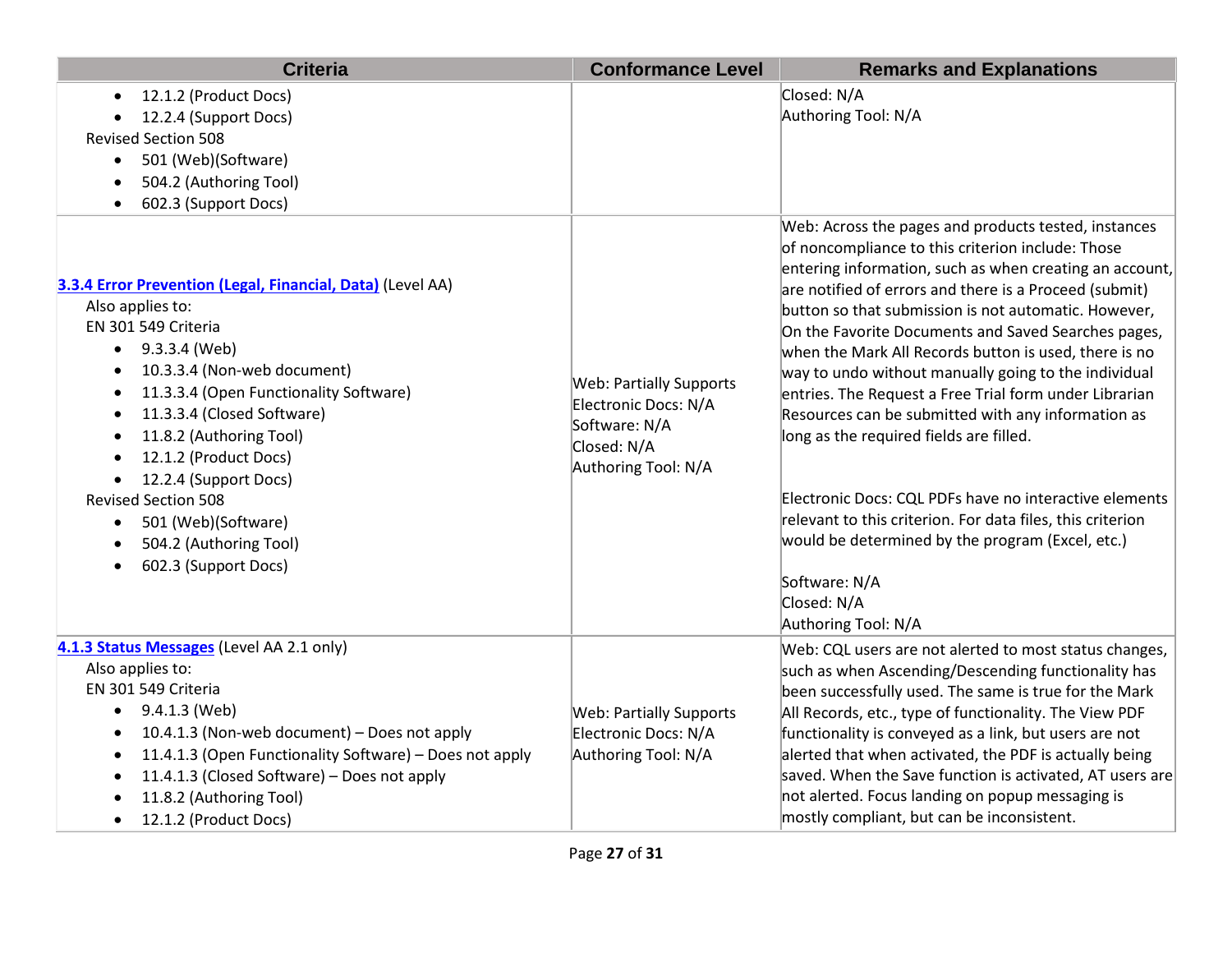| <b>Criteria</b>                                               | <b>Conformance Level</b> | <b>Remarks and Explanations</b>                                                                                                                                                              |
|---------------------------------------------------------------|--------------------------|----------------------------------------------------------------------------------------------------------------------------------------------------------------------------------------------|
| 12.2.4 (Support Docs)<br>Revised Section 508 - Does not apply |                          | Users are not alerted when they will be taken to a new<br>page or a new tab opens; however, since these are read<br>as links, it should be clear to most users that a new page<br>will open. |
|                                                               |                          | Status of checkboxes (selected/not selected) is<br>conveyed.                                                                                                                                 |
|                                                               |                          | Electronic Docs: CQL PDFs have no interactive elements<br>relevant to this criterion. Status messages would come<br>from the program (e.g., Adobe) opening the PDF and<br>data files.        |
|                                                               |                          | Authoring Tool: N/A                                                                                                                                                                          |

#### **Table 3: Success Criteria, Level AAA**

Notes: This product not assessed for WCAG 2.0 Level AAA.

## **Revised Section 508 Report**

Notes:

#### **Chapter 3: [Functional Performance Criteria](https://www.access-board.gov/guidelines-and-standards/communications-and-it/about-the-ict-refresh/final-rule/text-of-the-standards-and-guidelines#302-functional-performance-criteria) (FPC)** Notes: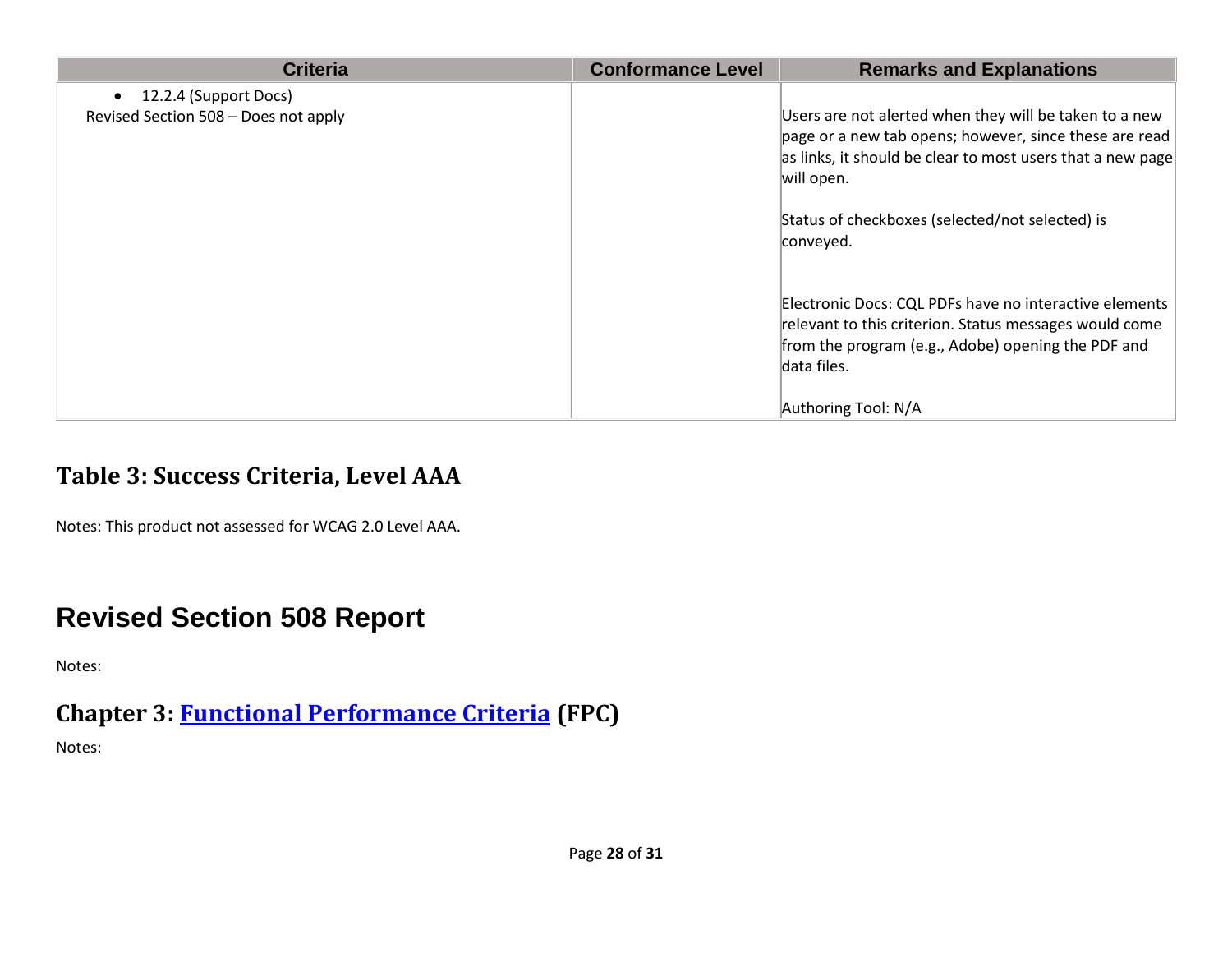| <b>Criteria</b>                                                | <b>Conformance Level</b> | <b>Remarks and Explanations</b>                                                                                                                                                                                                                            |
|----------------------------------------------------------------|--------------------------|------------------------------------------------------------------------------------------------------------------------------------------------------------------------------------------------------------------------------------------------------------|
| 302.1 Without Vision                                           | Partially Supports       | Per the VPAT notes, users without vision<br>may encounter some challenges accessing<br>the full content and functionality of the<br>CQL site.                                                                                                              |
| 302.2 With Limited Vision                                      | Partially Supports       | Per the VPAT notes, users with limited<br>vision may encounter some challenges<br>accessing the full content and functionality<br>of the CQL site.                                                                                                         |
| 302.3 Without Perception of Color                              | Partially Supports       | Per the VPAT notes, users without a<br>perception of color may encounter some<br>challenges accessing the full content and<br>functionality of the CQL site.                                                                                               |
| 302.4 Without Hearing                                          | Supports                 | Users without hearing should be able to<br>fully access the CQL site.                                                                                                                                                                                      |
| 302.5 With Limited Hearing                                     | Supports                 | Users with limited hearing should be able<br>to fully access the CQL site.                                                                                                                                                                                 |
| 302.6 Without Speech                                           | Supports                 | Users without speech should be able to<br>fully access the CQL site.                                                                                                                                                                                       |
| 302.7 With Limited Manipulation                                | Supports                 | Users with limited manipulation should be<br>able to fully access the CQL site.                                                                                                                                                                            |
| 302.8 With Limited Reach and Strength                          | Supports                 | Users with limited reach and strength<br>should be able to fully access the CQL site.                                                                                                                                                                      |
| 302.9 With Limited Language, Cognitive, and Learning Abilities | Partially Supports       | Per the nature of CQL content, and per<br>some of the issues found on the CQL site,<br>those with limited language, cognitive, and<br>learning abilities may encounter some<br>challenges accessing the full content and<br>functionality of the CQL site. |

### **Chapter 4: Hardware**

Notes: This product is online only and does not include hardware.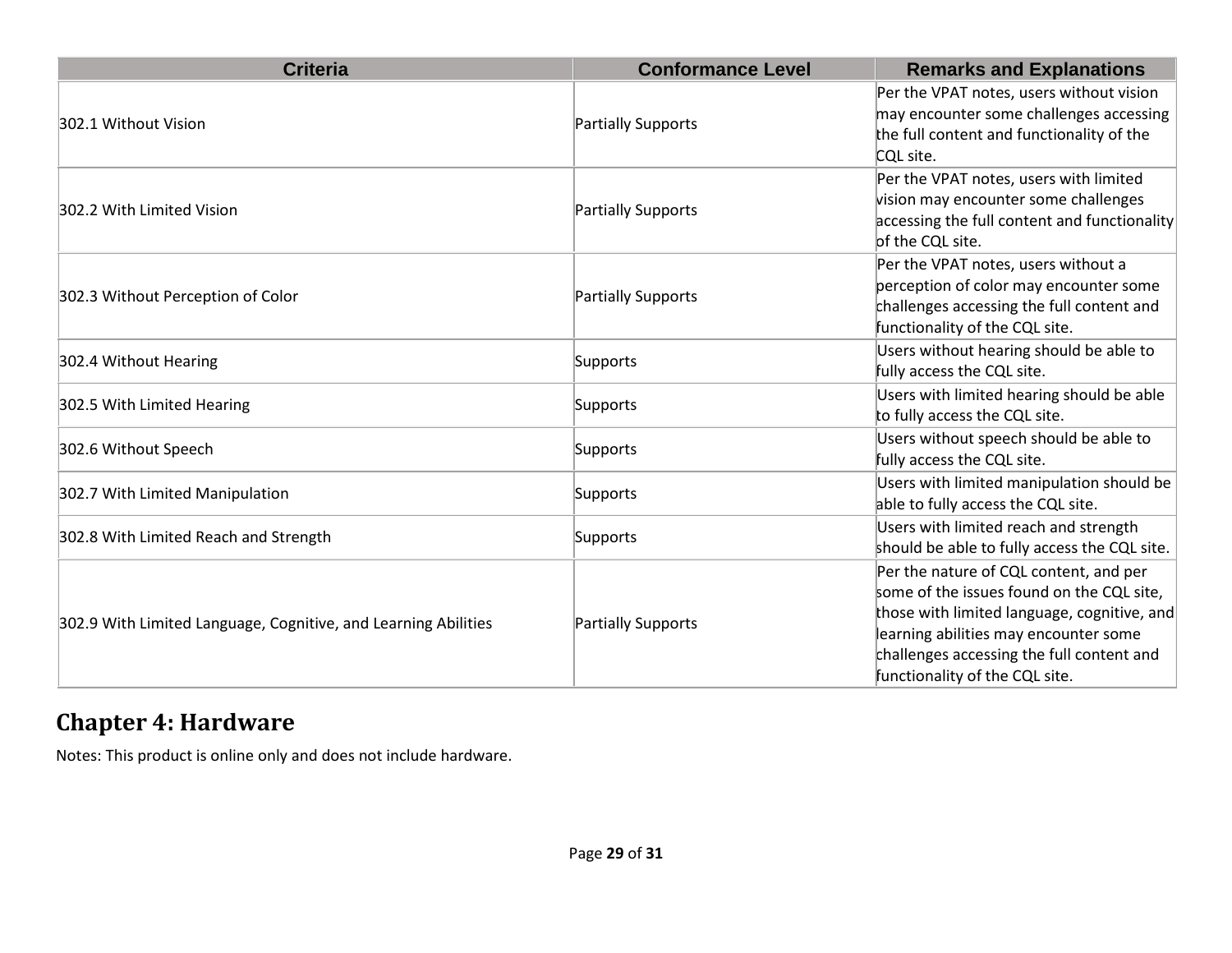#### **Chapter 5: [Software](https://www.access-board.gov/guidelines-and-standards/communications-and-it/about-the-ict-refresh/final-rule/text-of-the-standards-and-guidelines#501-general)**

Notes: This product is online only and does not include software.

#### **Chapter 6: Support Documentation and Services**

Notes:

| <b>Criteria</b>                                                  | <b>Conformance Level</b>            | <b>Remarks and Explanations</b>       |
|------------------------------------------------------------------|-------------------------------------|---------------------------------------|
| <b>601.1 Scope</b>                                               | Heading cell - no response required | Heading cell - no response required   |
| <b>602 Support Documentation</b>                                 | Heading cell - no response required | Heading cell - no response required   |
| 602.2 Accessibility and Compatibility Features                   | <b>Partially Supports</b>           | SAGE will provide this information if |
|                                                                  |                                     | requested.                            |
| 602.3 Electronic Support Documentation                           | See WCAG 2.x section                | See information in WCAG 2.x section   |
| 602.4 Alternate Formats for Non-Electronic Support Documentation | <b>Partially Supports</b>           | SAGE will provide this information if |
|                                                                  |                                     | requested.                            |
| <b>603 Support Services</b>                                      | Heading cell - no response required | Heading cell - no response required   |
| 603.2 Information on Accessibility and Compatibility Features    | <b>Partially Supports</b>           | SAGE will provide this information if |
|                                                                  |                                     | requested.                            |
| 603.3 Accommodation of Communication Needs                       | Does Not Support                    | Accommodation is not provided for     |
|                                                                  |                                     | communication needs.                  |